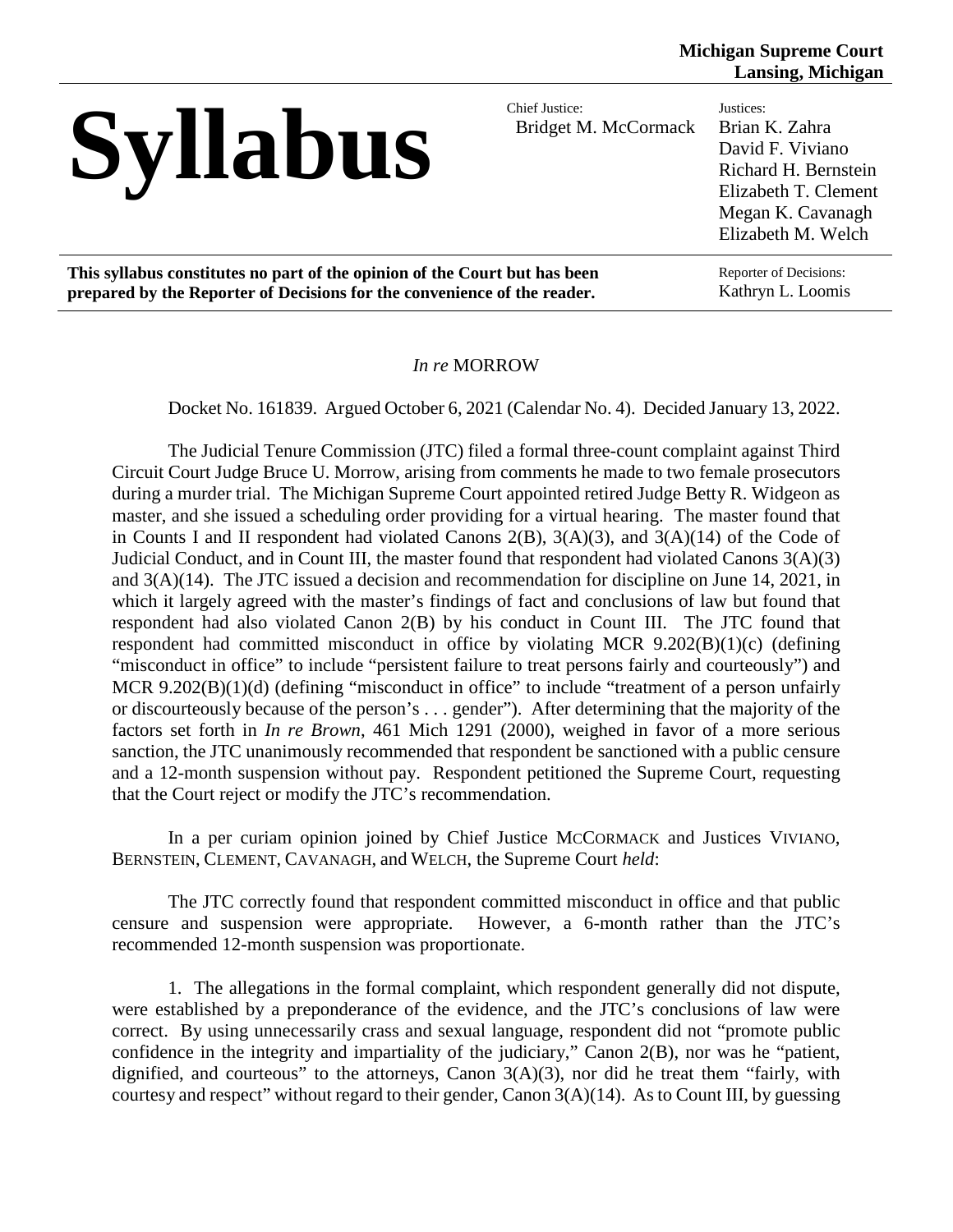the attorneys' heights and weights unbidden while eyeing them, not only did respondent fail to be "patient, dignified and courteous" and to "treat every person fairly, with courtesy and respect" in violation of Canons  $3(A)(3)$  and  $3(A)(14)$ , but he also violated Canon  $2(B)$ , which also requires that "[a] judge treat every person fairly, with courtesy and respect" without regard to their gender. Respondent committed misconduct in office by violating MCR 9.202(B)(1)(c) and MCR 9.202(B)(1)(d). Respondent's reliance on *In re Hocking*, 451 Mich 1 (1996) was misplaced: the *Hocking* Court did not hold that judges were entirely immune from discipline for comments said from the bench, and the concern expressed in *Hocking* that judges would be found to have committed judicial misconduct every time they committed an appealable error of law was not at issue here.

2. The judicial disciplinary system did not violate respondent's rights under the Due Process Clause by the JTC's serving both a prosecutorial and an adjudicative role. Respondent argued to the contrary by primarily relying on *Williams v Pennsylvania*, 579 US 1 (2016), in which a justice on the Pennsylvania Supreme Court participated in a postconviction proceeding involving a case in which he had previously, in his supervisory role as district attorney, approved the decision to seek the death penalty. The *Williams* Court held that the justice's failure to recuse himself from the case violated the Due Process Clause. Respondent contends that because Michigan caselaw on this subject relies primarily on *Withrow v Larkin*, 421 US 35 (1975), which preceded *Williams*, it is no longer good law. However, *Williams* did not overrule *Withrow*, and *Withrow* supports the conclusion that, generally, an administrative body sharing investigative and adjudicatory roles is not a due-process violation. This was the case for the JTC, particularly given that the Michigan Supreme Court instituted some degree of separation between the JTC's investigatory and prosecutorial functions versus its adjudicatory functions by requiring the appointment of a master. While *Withrow* observed that some special facts and circumstances could render the risk of unfairness in such a system intolerably high, no such facts or circumstances were apparent in this case. Furthermore, *Withrow* was the more applicable precedent because *Williams* involved a postconviction proceeding in a criminal case, whereas *Withrow* involved a professional administrative scheme such as the one at issue in this case. Even if the differences between the JTC scheme and the criminal case in *Williams* were of no import, there would still have been no due-process violation in this matter. While *Williams* held that there was an impermissible risk of actual bias when a judge earlier had significant, personal involvement as a prosecutor in a critical decision regarding the defendant's case, respondent did not raise a similar contention regarding the personal involvement of any particular member of the JTC in his case; he only generally asserted that the JTC could not play a hybrid role in the judicial disciplinary process. Though the JTC does play an adjudicatory role, that role is minimized, given that it is the Michigan Supreme Court that provides a final adjudication and sanctions judges.

3. The Michigan Supreme Court gives considerable deference to the JTC's recommendations regarding sanctions; however, that deference is premised on the JTC's adequately articulating the bases for its findings and demonstrating that there is a reasonable relationship between such findings and the recommended discipline. To ensure that equivalent cases are treated in an equivalent manner and unequivalent cases are treated in a proportionate manner, the Court considers the seven *Brown* factors: (1) misconduct that is part of a pattern or practice is more serious than an isolated instance of misconduct; (2) misconduct on the bench is usually more serious than the same misconduct off the bench; (3) misconduct that is prejudicial to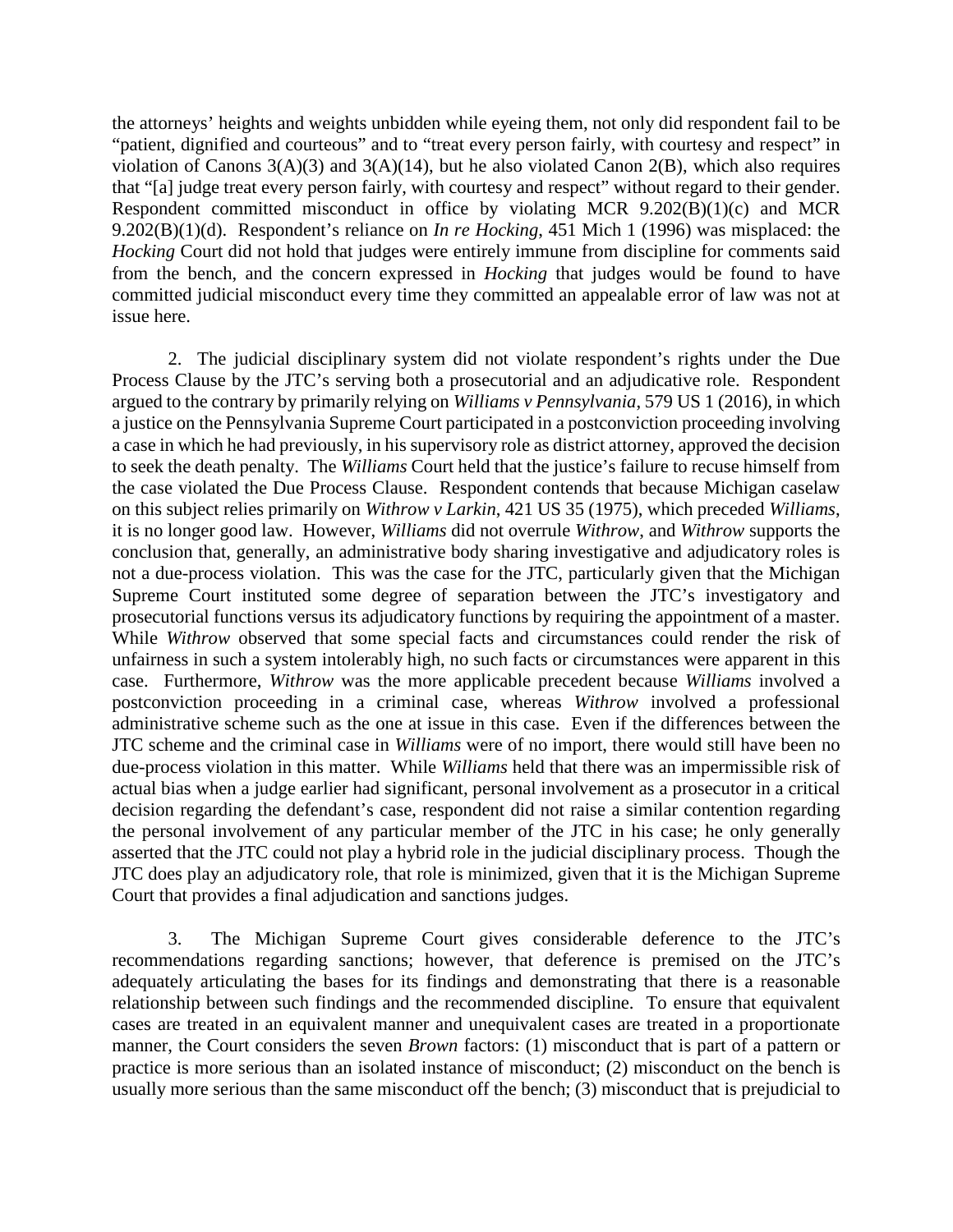the actual administration of justice is more serious than misconduct that is prejudicial only to the appearance of propriety; (4) misconduct that does not implicate the actual administration of justice, or its appearance of impropriety, is less serious than misconduct that does; (5) misconduct that occurs spontaneously is less serious than misconduct that is premeditated or deliberated; (6) misconduct that undermines the ability of the justice system to discover the truth of what occurred in a legal controversy, or to reach the most just result in such a case, is more serious than misconduct that merely delays such discovery; and (7) misconduct that involves the unequal application of justice on the basis of such considerations as race, color, ethnic background, gender, or religion are more serious than breaches of justice that do not disparage the integrity of the system on the basis of a class of citizenship. Because respondent's comments did not implicate the unequal application of justice to the defendant in the case being tried, the seventh factor did not support a more severe sanction, but otherwise, the JTC correctly assessed the other *Brown* factors and properly determined that additional factors supported a more severe sanction. Rather than the JTC's recommendation of a 12-month suspension, a 6-month suspension was appropriate given the severity of respondent's conduct relative to that in other judicial discipline cases such as *In re Iddings*, 500 Mich 1026 (2017).

Justice VIVIANO, concurring, agreed in full with the majority opinion but would have held that the master violated MCR 9.231(B) by not conducting respondent's hearing in person at a physical location. He reasoned that the court rule, which requires the master to "set a time and a place for the hearing," refers to a physical location, given that no dictionary defines "place" to include a virtual meeting space, that the rule was adopted at a time when telecommunications technology was not used to conduct hearings remotely, and that the Michigan Supreme Court's adoption of court-rule amendments expressly allowing for remote proceedings in the JTC under certain conditions implies that such proceedings would not otherwise have been permissible. However, because this error did not result in a miscarriage of justice, he would have concluded that the proceedings below were valid under MCR 9.211(D). He agreed that respondent committed judicial misconduct and that an appropriate sanction was a six-month suspension without pay and a public censure for the reasons stated in the majority opinion.

Justice BERNSTEIN, concurring, wrote separately only to indicate his continuing concerns relating to equity and accessibility regarding the use of videoconferencing in these situations. He noted that the circumstances of this case were unique, having taken place during a global pandemic before any vaccinations had been developed and made widely available to the general public. He expressed hope that in the future, given the efficacy and prevalence of vaccinations against COVID-19, an individual's preference for in-person proceedings would be honored to the extent that such proceedings could take place safely.

Justice ZAHRA, concurring in part and dissenting in part, agreed that respondent committed judicial misconduct and that his challenges to the proceedings were without merit. However, he strongly disagreed that a lesser six-month suspension was appropriate given respondent's history of judicial misconduct, his lack of remorse, and the absence of any assurance that respondent would conform to the rules of judicial conduct. To avoid the possibility that respondent would make a mockery of the Supreme Court and its judicial disciplinary proceedings in his remaining time in office, Justice ZAHRA would have imposed a sanction that would permanently put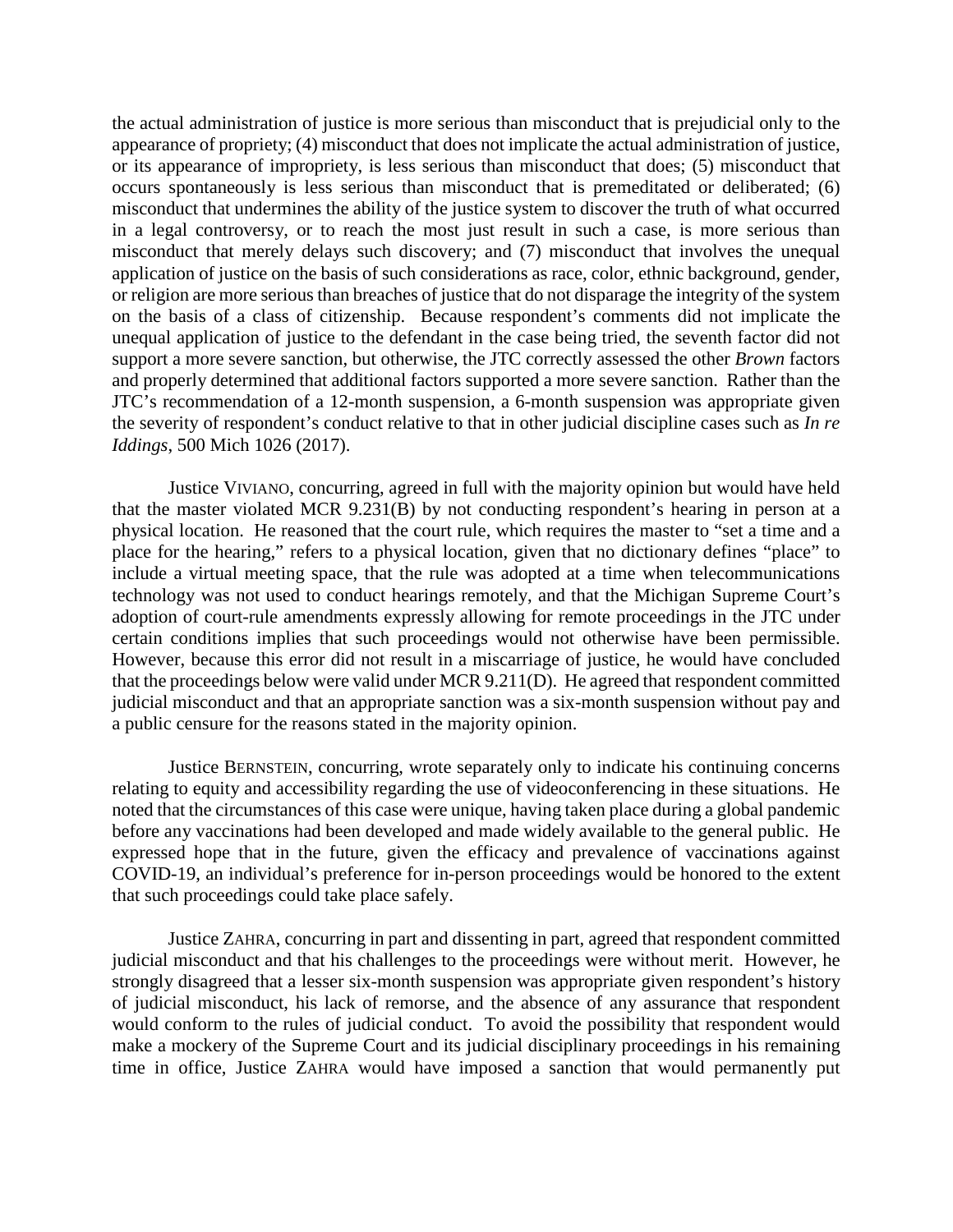respondent's judicial career to an end rather than allow him an additional six months of compensation and prestige of office.

JTC findings affirmed; six-month suspension without pay imposed.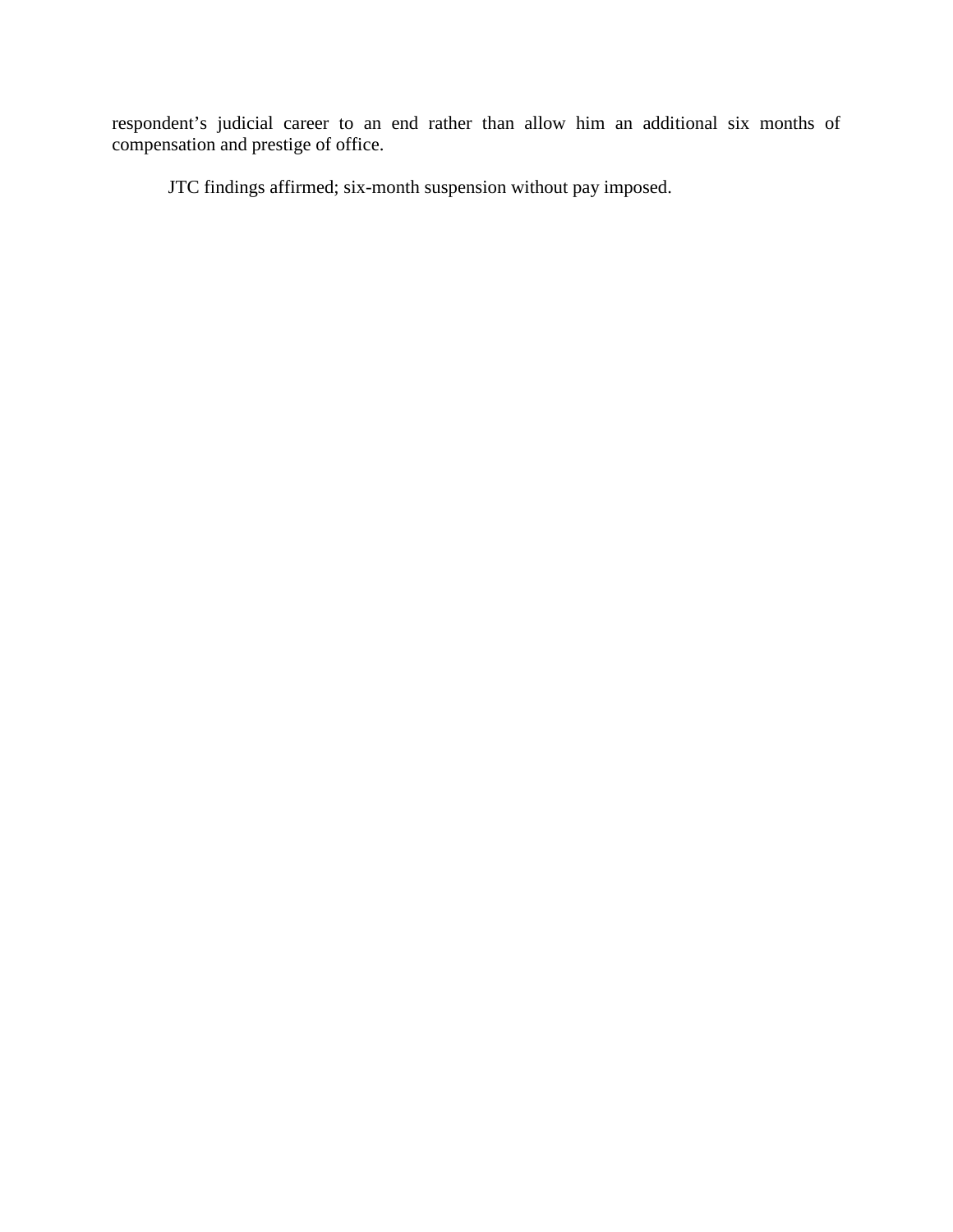# **OPINION** Bridget M

Bridget M. McCormack

**Michigan Supreme Court Lansing, Michigan**

> Justices: Brian K. Zahra David F. Viviano Richard H. Bernstein Elizabeth T. Clement Megan K. Cavanagh Elizabeth M. Welch

FILED January 13, 2022

# STATE OF MICHIGAN

SUPREME COURT

*In re* BRUCE U. MORROW, Judge 3rd Circuit Court.

No. 161839

## BEFORE THE ENTIRE BENCH

PER CURIAM.

This case comes to the Court on the recommendation of the Judicial Tenure Commission (JTC) that respondent, Judge Bruce U. Morrow, be suspended for 12 months without pay. Respondent has filed a petition challenging the form of the proceedings and requesting that this Court reject or modify the JTC's recommendation. We are unpersuaded by respondent's challenges to the proceedings, and we agree with the JTC's conclusion that respondent has committed judicial misconduct. However, we hold that a lesser suspension is appropriate and impose a six-month suspension without pay as well as a public censure.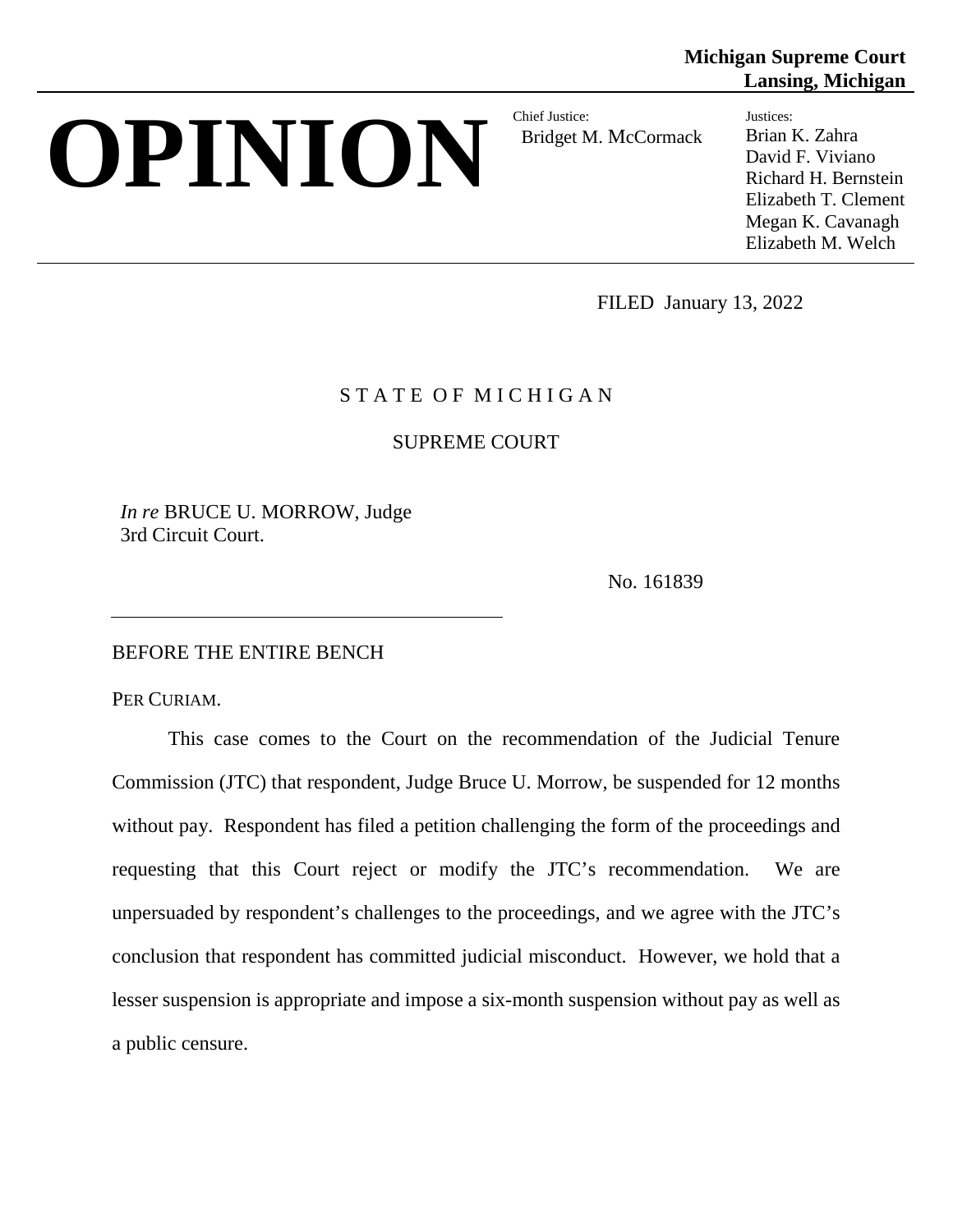#### I. FACTS

The JTC filed a formal complaint against respondent in August 2020. That complaint contained three counts of misconduct, all relating to respondent's comments to two women prosecutors during a murder trial the year before. Counts I and II alleged that respondent had used unnecessarily crass and sexual language while discussing the trial and providing feedback to the prosecutors. Count III alleged that he had a discussion with the prosecutors wherein he guessed their heights and weights, unbidden, while eyeing them.<sup>[1](#page-5-0)</sup>

<span id="page-5-0"></span><sup>&</sup>lt;sup>1</sup> Specifically, Count I alleged that during a break in the proceedings, one of the prosecutors asked respondent for feedback on her direct examination of the medical examiner. Respondent left the bench to sit close to her and analogized the direct examination to foreplay and sexual intercourse, with the "climax" being when the medical examiner would state the cause and manner of death. Count II alleged that while the jury was deliberating and respondent, the prosecuting attorneys, and the defendant's attorney were in chambers, respondent expressed disagreement with the prosecutor's choice to present evidence that the defendant's DNA was on the decedent's vaginal swab. Respondent exclaimed words to the effect of, "All it shows is that they fucked!" Respondent and the attorneys also discussed the defendant's testimony at trial; the defendant had said that he and the decedent had had "not normal sex" because the decedent was pregnant and they did not want to hurt the baby. Respondent and the attorneys proceeded to discuss what that might mean. The prosecutor posited that it meant something other than intercourse, while respondent contended that it meant "doggy style" intercourse. Respondent said that the prosecutor's erroneous interpretation of the defendant's testimony was due to her own bias and inexperience. When discussing the defendant's testimony that he had been concerned about having intercourse with the decedent because he did not want her to have a miscarriage, respondent remarked with words to the effect of, "Does he think his dick is so big that he would hurt that baby?" Respondent also criticized the prosecutor's voir dire by analogizing it to inquiring whether someone is willing to have intercourse on a first date. Count III alleged that when the jury was excused respondent asked one of the prosecutors how tall she was and guessed how much she weighed. The other prosecutor volunteered her height, and respondent attempted to guess her weight. When the prosecutor responded that he was wrong, respondent replied, "Well, I haven't assessed your muscle mass yet."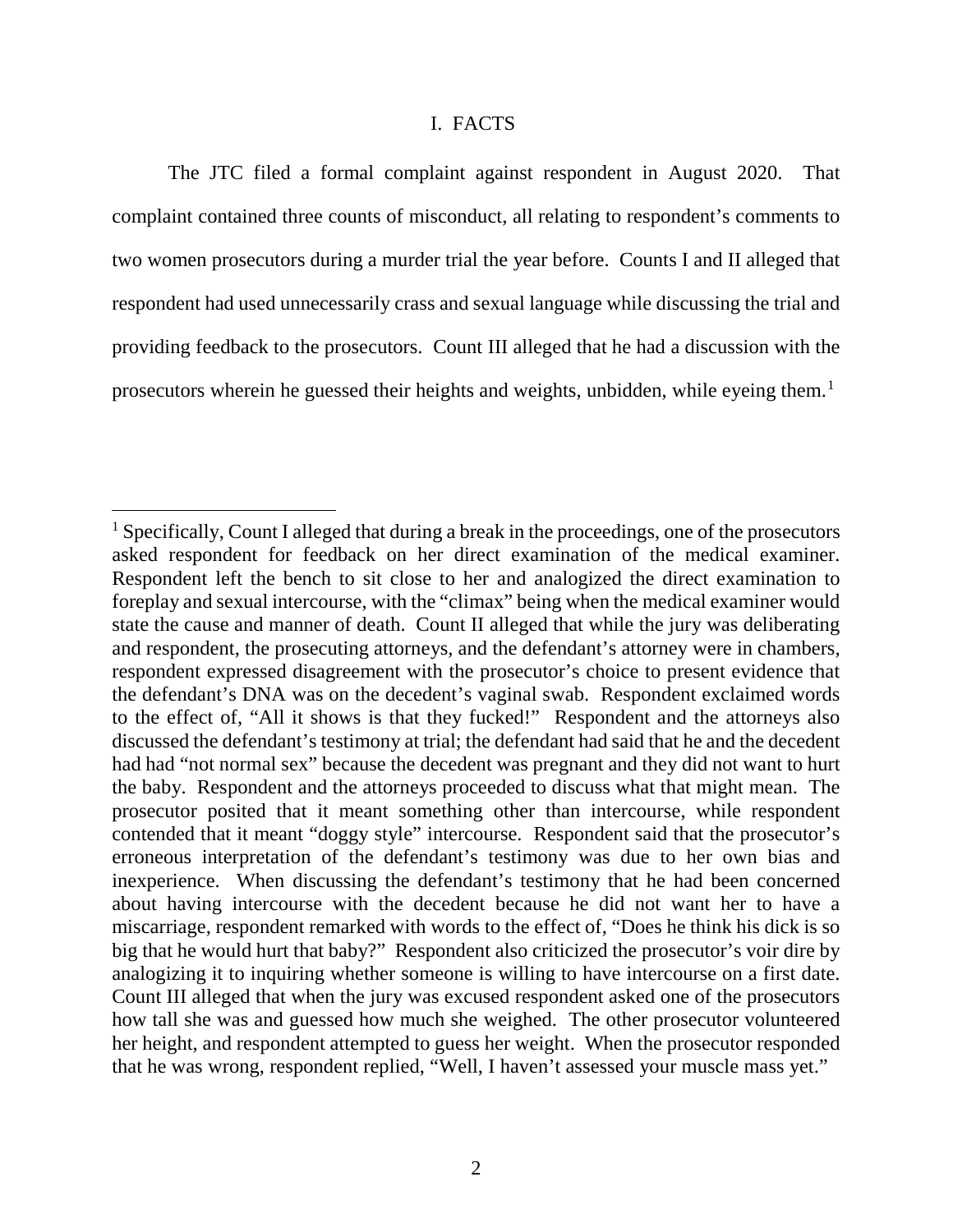On September 17, 2020, the Court appointed retired Judge Betty R. Widgeon as master. She issued a scheduling order providing for a virtual hearing.<sup>[2](#page-6-0)</sup> The master found that in Counts I and II respondent had violated Canons  $2(B)$ ,  $3(A)(3)$ , and  $3(A)(14)$  of the Code of Judicial Conduct; in Count III, the master found that respondent had violated Canons  $3(A)(3)$  and  $3(A)(14)$ . Canon  $2(B)$  provides, in relevant part:

A judge should respect and observe the law. At all times, the conduct and manner of a judge should promote public confidence in the integrity and impartiality of the judiciary. Without regard to a person's . . . gender, . . . a judge should treat every person fairly, with courtesy and respect.

Canon 3(A)(3) requires that a judge "be patient, dignified, and courteous to ... lawyers ...." And Canon  $3(A)(14)$  states, in relevant part: "Without regard to a person's . . . gender, . . . a judge should treat every person fairly, with courtesy and respect."

The JTC issued its decision and recommendation for discipline on June 14, 2021. It largely agreed with the master's findings of fact and conclusions of law, but found that respondent had also violated Canon 2(B) by his conduct in Count III. The JTC found that respondent had committed misconduct in office by violating MCR 9.202(B)(1)(c) (defining "misconduct in office" to include "persistent failure to treat persons fairly and courteously") and MCR  $9.202(B)(1)(d)$  (defining "misconduct in office" to include

<span id="page-6-0"></span> $2$  Respondent then filed a complaint for superintending control and a motion to expedite proceedings, contending that the judicial disciplinary process violated his due-process rights because the JTC serves both a prosecutorial and an adjudicative function. This Court denied relief. *Morrow v Judicial Tenure Comm*, 506 Mich 948 (2020). Respondent then filed a motion requesting that the proceedings be held in person rather than virtually. The master denied that motion, and respondent consequently filed a second complaint for superintending control. This Court again denied relief. *Morrow v Judicial Tenure Comm*, 506 Mich 954 (2020).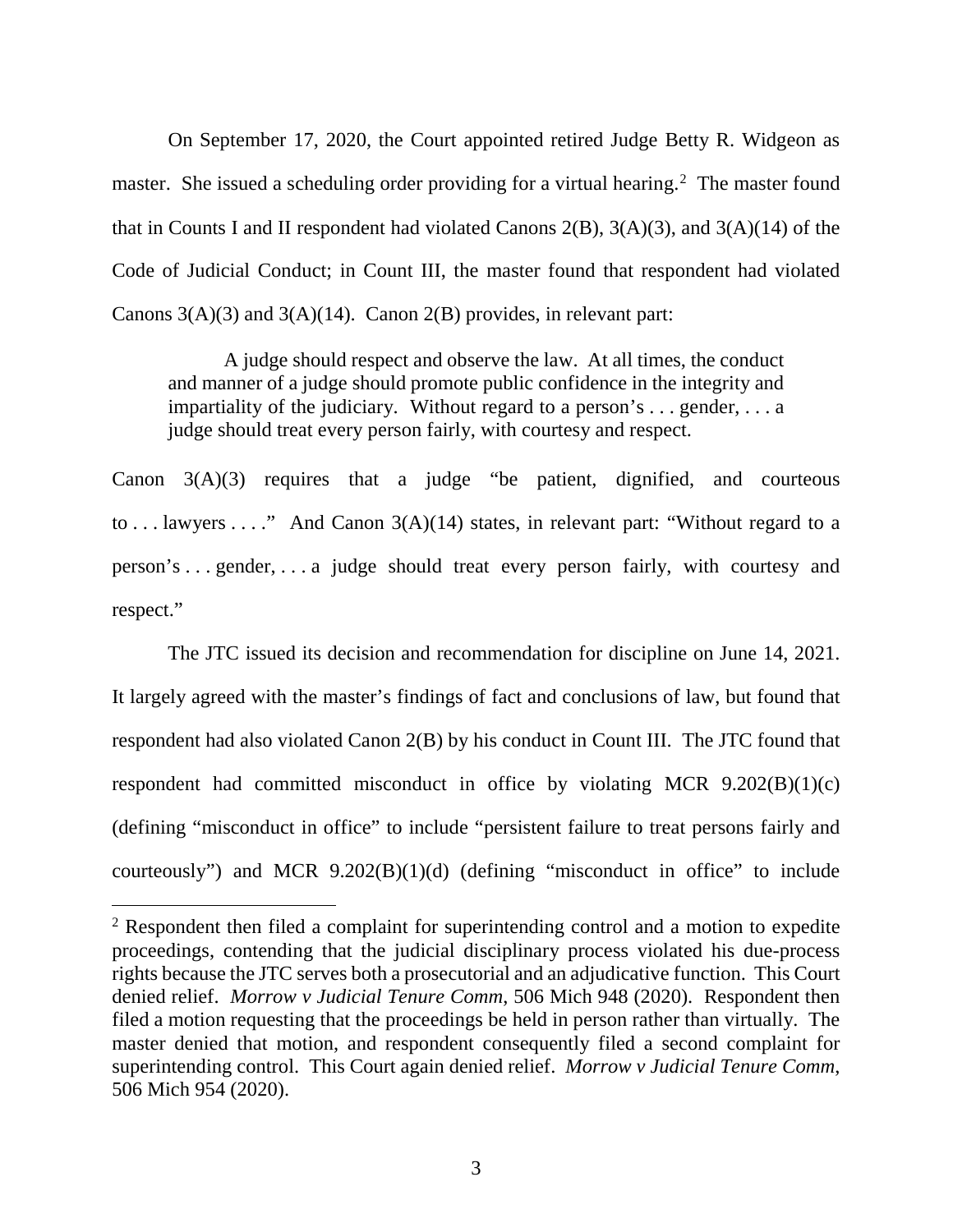"treatment of a person unfairly or discourteously because of the person's . . . gender"). After determining that the majority of the factors set forth in *In re Brown*, 461 Mich 1291, 1292-1293; 625 NW2d 744 (2000), weighed in favor of a more serious sanction, the JTC unanimously recommended that respondent be sanctioned with a public censure and a 12 month suspension without pay.

# II. ANALYSIS

#### A. STANDARD OF REVIEW

Though the JTC makes recommendations in judicial tenure cases, this Court alone ultimately has the authority to sanction judicial officers. Const 1963, art 6, § 30. Consequently, we review the JTC's findings and recommendation de novo. *In re Servaas*, 484 Mich 634, 642; 774 NW2d 46 (2009). The allegations must be supported by a preponderance of the evidence. *Id*.

#### B. FACTUAL FINDINGS AND CONCLUSIONS OF LAW

We agree with the master and the JTC that the allegations in the formal complaint have been established by a preponderance of the evidence. Indeed, respondent generally does not dispute the substance of the allegations. We also agree with the JTC's conclusions of law. By his unnecessarily crass and sexual language, respondent did not "promote public confidence in the integrity and impartiality of the judiciary," Canon 2(B), nor was he "patient, dignified, and courteous" to the attorneys, Canon 3(A)(3), nor did he treat them "fairly, with courtesy and respect" without regard to their gender, Canon  $3(A)(14)$ . As to Count III, we agree with the JTC that by guessing the attorneys' heights and weights unbidden while eyeing them, not only did respondent fail to be "patient, dignified and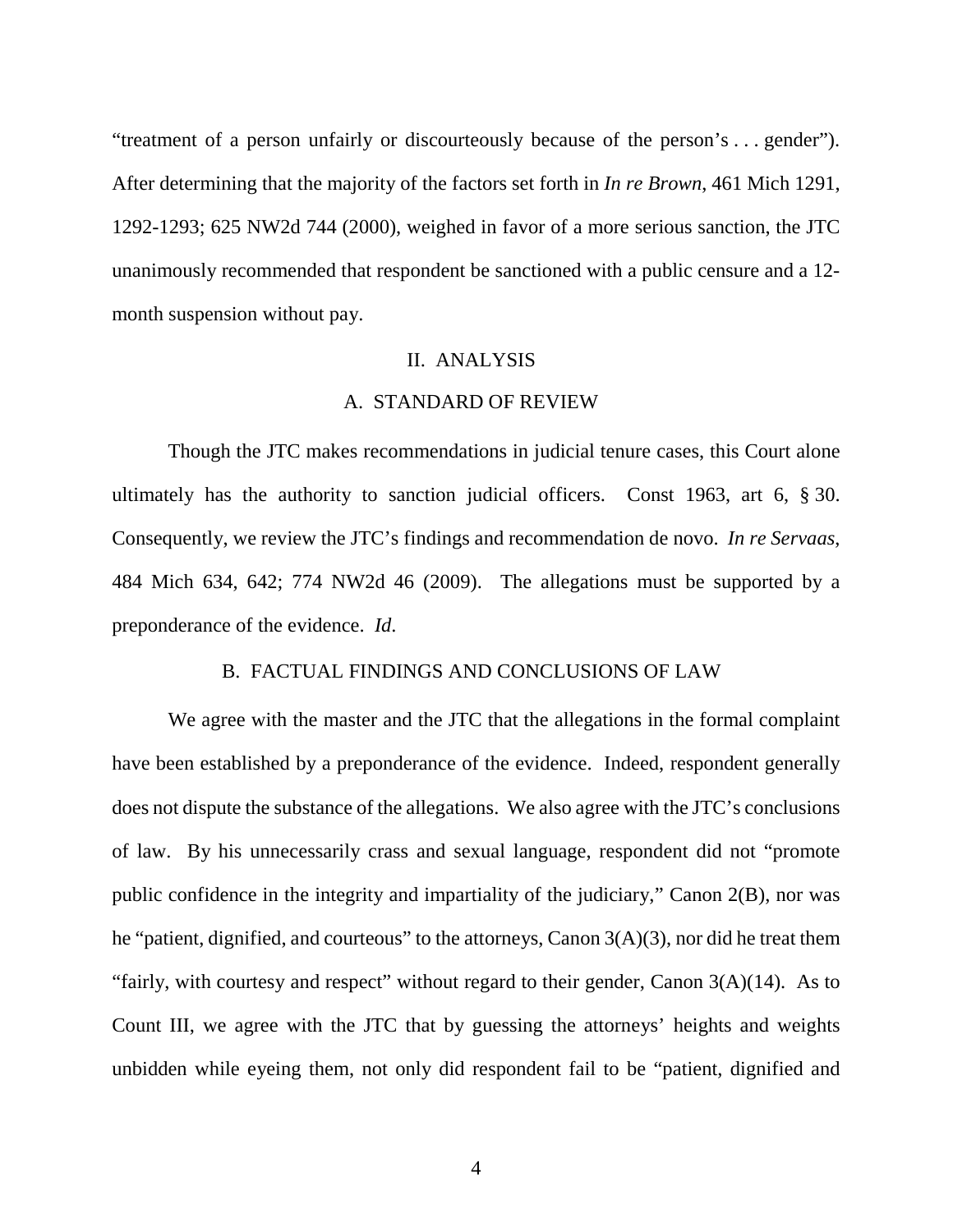courteous" and to "treat every person fairly, with courtesy and respect" in violation of Canons  $3(A)(3)$  and  $3(A)(14)$ , but he also violated Canon  $2(B)$ , which also requires that "[a] judge treat every person fairly, with courtesy and respect" "[w]ithout regard to a person's . . . gender . . . ." Respondent committed misconduct in office by violating MCR 9.202 $(B)(1)(c)$  and MCR 9.202 $(B)(1)(d)$ .

Respondent contends that he did not commit misconduct because in *In re Hocking*, 451 Mich 1; 546 NW2d 234 (1996), this Court held that inappropriate comments said from the bench during sentencing did not constitute misconduct. In *Hocking*, the respondent explained the downward departure sentence he wished to impose on the defendant by offering offensive and misogynistic reasons as to why he believed the defendant's conduct did not merit a within-guidelines sentence. *Id*. at 10-11. The respondent also had a very heated exchange with the prosecutor at that same sentencing hearing. *Id*. at 7-9. And in another exchange, in a different case, the respondent challenged an attorney to explain why a motion was not frivolous, and then sanctioned her without letting her provide an explanation. *Id*. at 21-22.

Respondent's reliance on *Hocking* is misplaced. First, in *Hocking* this Court never stated that judges were entirely immune from discipline for comments said from the bench. *Id.* at 12 ("Whether relief on appeal is warranted or not, it does not follow that a judicial officer is immune from discipline for the manner in which the decision is articulated."); *id*. at 13 ("A judge's comments are not immune from censure simply because they are based on facts adduced at trial or events occurring at trial."). Second, given the facts in *Hocking*, specifically the comments at sentencing, the Court was understandably wary that judges should be found to have committed judicial misconduct every time they commit an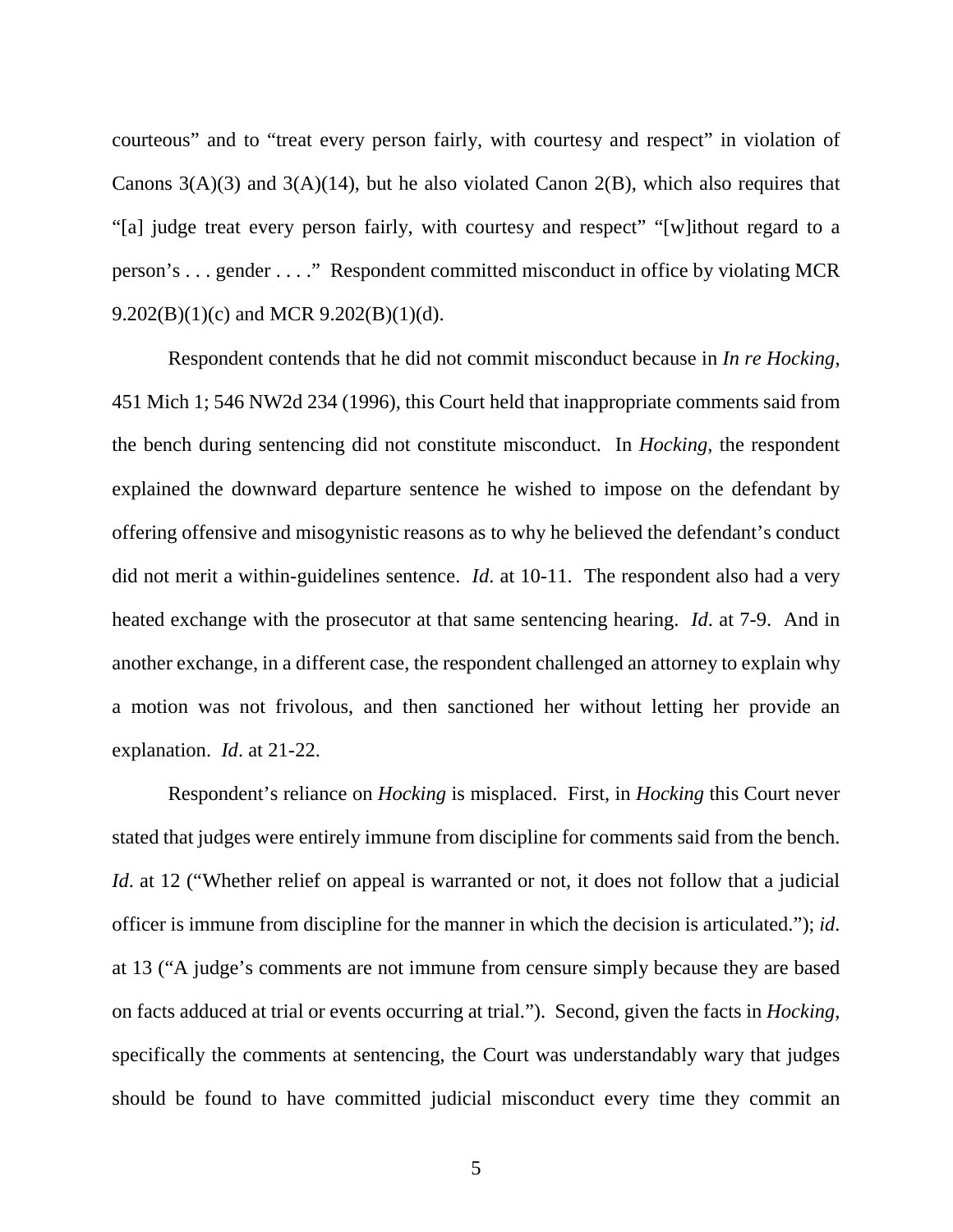appealable error of law. See *id*. at 11 ("[G]enerally, a judge is not subject to discipline for 'appealable errors of law or abuses of discretion[.]' "), quoting *In re King*, 409 Mass 590, 601; 568 NE2d 588 (1991). That concern is not present in the instant case because respondent's comments are not an appealable error of law. Therefore, we are unmoved by respondent's argument and affirm the JTC's finding that respondent committed misconduct.

#### C. DUE PROCESS

We now turn to respondent's argument that our judicial disciplinary system violates his rights under the Due Process Clause because the JTC plays both a prosecutorial and an adjudicative role. The Due Process Clause of the United States Constitution provides that "[n]o State shall . . . deprive any person of life, liberty, or property, without due process of law . . . ." US Const, Am XIV, § 1. Respondent rests his argument primarily on *Williams v Pennsylvania*, 579 US 1; 136 S Ct 1899; 195 L Ed 2d 132 (2016). In that case, a justice on the Pennsylvania Supreme Court participated in a postconviction proceeding involving a case in which he had previously, in his supervisory role as district attorney, approved the decision to seek the death penalty. *Id*. at \_\_\_; 136 S Ct at 1903-1905. The United States Supreme Court held that "under the Due Process Clause there is an impermissible risk of actual bias when a judge earlier had significant, personal involvement as a prosecutor in a critical decision regarding the defendant's case." *Id*. at \_\_\_; 136 S Ct at 1905. Applying that standard, the Court held that the justice's failure to recuse himself from the case violated the Due Process Clause. *Id*. at \_\_\_; 136 S Ct at 1907. Furthermore, though the justice's vote was not decisive, the Court held "that an unconstitutional failure to recuse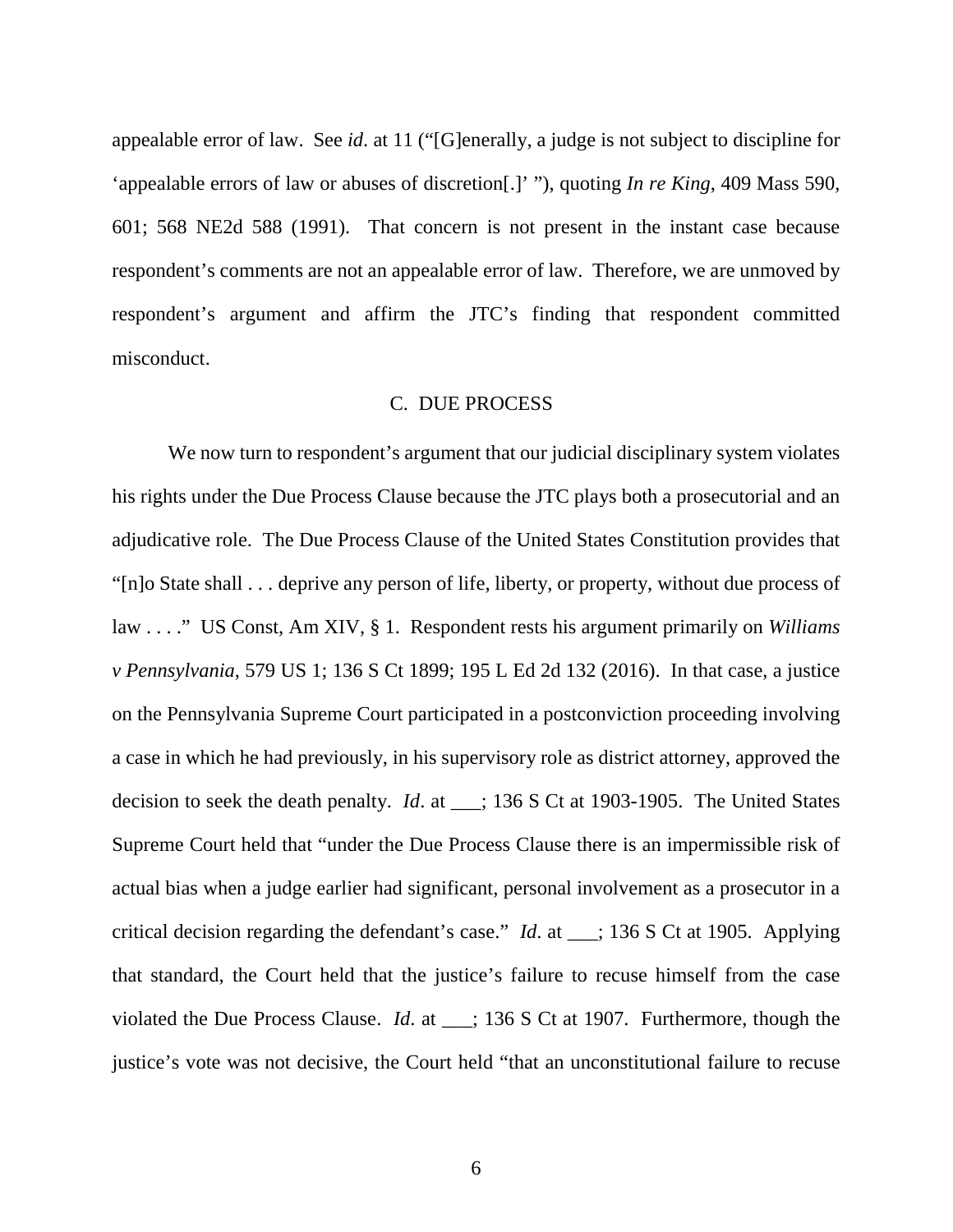constitutes structural error even if the judge in question did not cast a deciding vote" because the justice might have influenced his colleagues. *Id*. at \_\_\_; 136 S Ct at 1909.

Our Court has addressed due-process challenges to our judicial disciplinary scheme multiple times in the past, and each time, we have upheld the system, including the JTC's role, as constitutional. See *In re Mikesell*, 396 Mich 517; 243 NW2d 86 (1976); *In re Del Rio*, 400 Mich 665; 256 NW2d 727 (1977); *In re Chrzanowski*, 465 Mich 468; 636 NW2d 758 (2001). Respondent contends that our prior caselaw is outdated though because it relied primarily on *Withrow v Larkin*, 421 US 35; 95 S Ct 1456; 43 L Ed 2d 712 (1975), a similar United States Supreme Court case regarding due process that preceded *Williams*. Respondent contends that under the newer precedent of *Williams*, our Court must hold that our judicial disciplinary system violates the Due Process Clause.

We disagree. It is true that our past cases looked to *Withrow* in determining the constitutionality of our judicial disciplinary system. See *Mikesell*, 396 Mich at 530, quoting *State Bar Grievance Administrator v Baun*, 395 Mich 28, 35; 232 NW2d 621 (1975); *Del Rio*, 400 Mich at 691; *Chrzanowski*, 465 Mich at 486. That is less than surprising, given that our cases predated *Williams*. However, *Withrow* is still good law. *Williams* did not overrule it. And *Withrow* still strongly supports the constitutionality of our judicial discipline scheme. As the *Withrow* Court asserted:

The contention that the combination of investigative and adjudicative functions necessarily creates an unconstitutional risk of bias in administrative adjudication has a much more difficult burden of persuasion to carry. It must overcome a presumption of honesty and integrity in those serving as adjudicators; and it must convince that, under a realistic appraisal of psychological tendencies and human weakness, conferring investigative and adjudicative powers on the same individuals poses such a risk of actual bias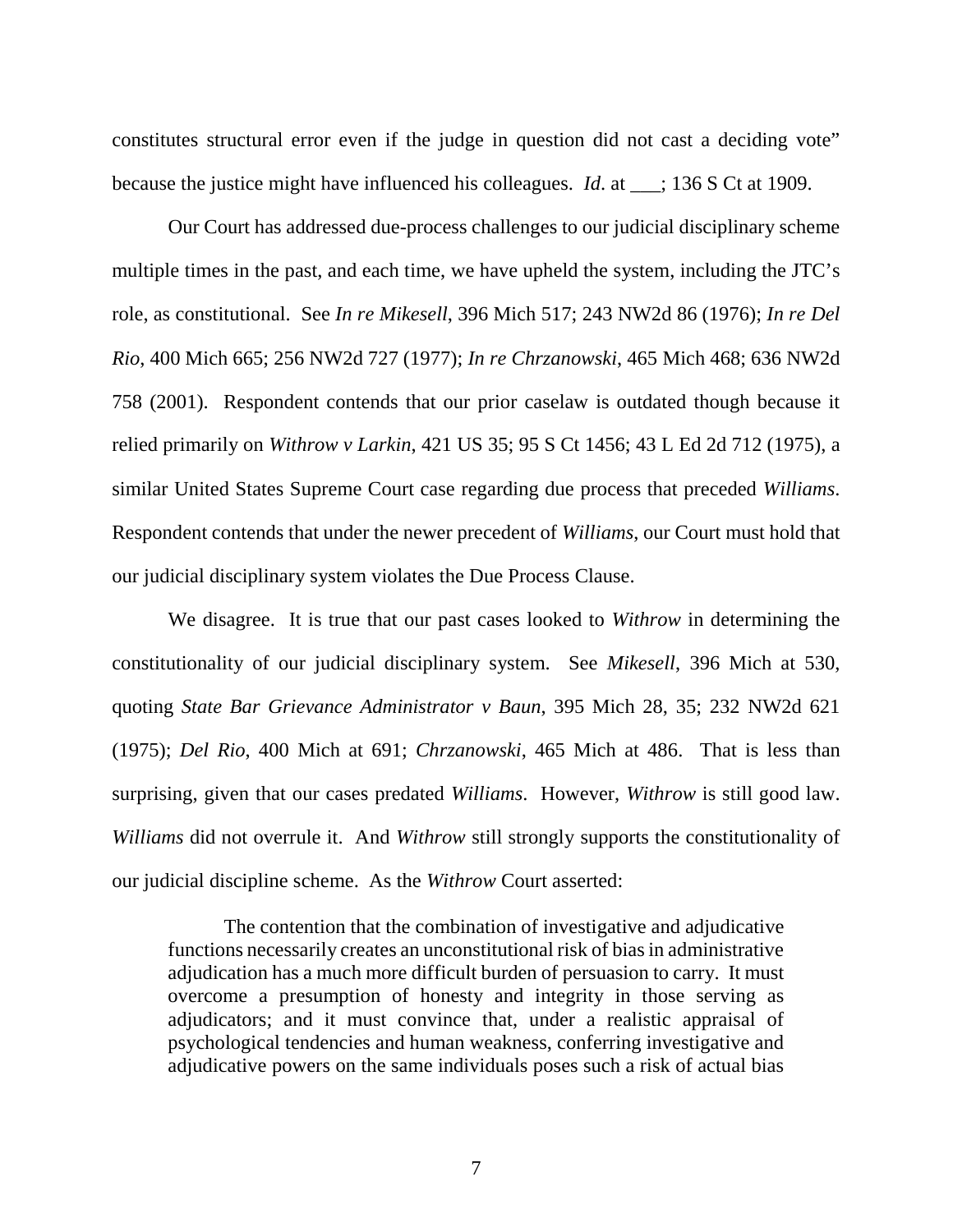or prejudgment that the practice must be forbidden if the guarantee of due process is to be adequately implemented. [*Withrow*, 421 US at 47.]

The Court further explained that both federal and state caselaw " 'generally reject[] the idea that the combination [of] judging [and] investigating functions is a denial of due process . . . .' " *Id*. at 52, quoting 2 Davis, Administrative Law Treatise (1958), § 13.02, p 175 (alterations in *Withrow*). Specifically, past United States Supreme Court cases, though recognizing the potential problem of combining investigative and adjudicatory roles, "offer no support for the bald proposition . . . that agency members who participate in an investigation are disqualified from adjudicating." *Id*.

In short, *Withrow* supports the conclusion that generally an administrative body sharing investigative and adjudicatory roles is not a due-process violation. We still believe that to be the case for the JTC. Our Court has instituted some degree of separation between the JTC's investigatory and prosecutorial functions versus its adjudicatory functions by requiring the appointment of a master. *Del Rio*, 400 Mich at 691. See also MCR 9.231. While *Withrow* remarked that there could be such "special facts and circumstances present . . . that the risk of unfairness is intolerably high" in a particular matter, *Withrow*, 421 US at 58, we do not see such special facts or circumstances in this case. See *Mikesell*, 396 Mich at 530, quoting *Baun*, 395 Mich at 35.

We believe *Withrow*, rather than *Williams*, is the more applicable precedent because the system at issue in *Withrow* is more analogous to the JTC. Whereas *Williams* involved a postconviction proceeding in a criminal case, *Williams*, 579 US at \_\_\_; 136 S Ct at 1903, *Withrow* involved a professional administrative scheme, namely the Wisconsin Medical

8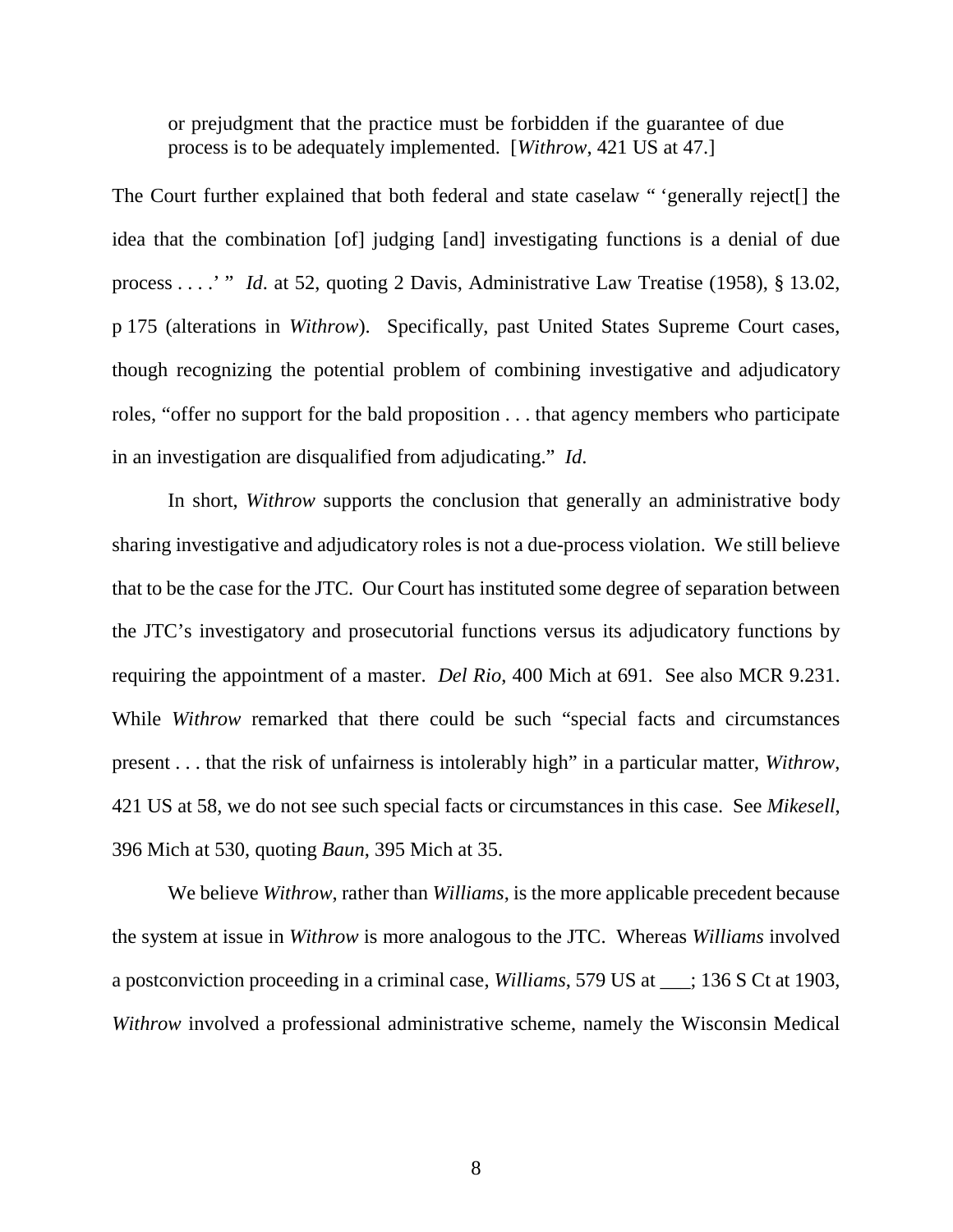Examining Board. *Withrow*, 421 US at 37. As a body that regulates the conduct of licensed professionals, the JTC is clearly more akin to the latter.

Even if the differences between the JTC scheme and the criminal case in *Williams*  were of no import, we would still find no due-process violation here. While *Williams* held that there was "an impermissible risk of actual bias when a judge earlier had significant, personal involvement as a prosecutor in a critical decision regarding the defendant's case," *Williams*, 579 US at \_\_\_; 136 S Ct at 1905, respondent does not raise a similar contention regarding the personal involvement of any particular member of the JTC in his case. He only generally asserts that the entire JTC cannot play a hybrid role in the judicial disciplinary process. Though the JTC does play an adjudicatory role, that role is, importantly, minimized. We reiterate that it is not the JTC that provides a final adjudication and sanctions judges; that responsibility belongs only to our Court. Const 1963, art 6, § 30; *Del Rio*, 400 Mich at 689; MCR 2.951 and 2.952. Therefore, we do not believe that respondent's general allegations about the JTC's dual roles are enough to "overcome a presumption of honesty and integrity in those serving as adjudicators," *Withrow*, 421 US at 47, particularly when it is our Court that truly serves as the final adjudicator.

For these reasons, we reaffirm the holdings of our past opinions and hold, once again, that our judicial disciplinary system, specifically the JTC's role, does not violate the Due Process Clause.<sup>[3](#page-12-0)</sup>

<span id="page-12-0"></span><sup>&</sup>lt;sup>3</sup> Respondent also contends that by holding a virtual hearing, the master violated MCR 9.231(B), which states, in relevant part, "The master shall set a time and a place for the hearing . . . ." At the time of the hearing, Administrative Order No. 2020-19 was in place. Our Court had issued that order to provide guidance as to how best to proceed in light of the COVID-19 pandemic. That order encouraged courts to "continue to expand the use of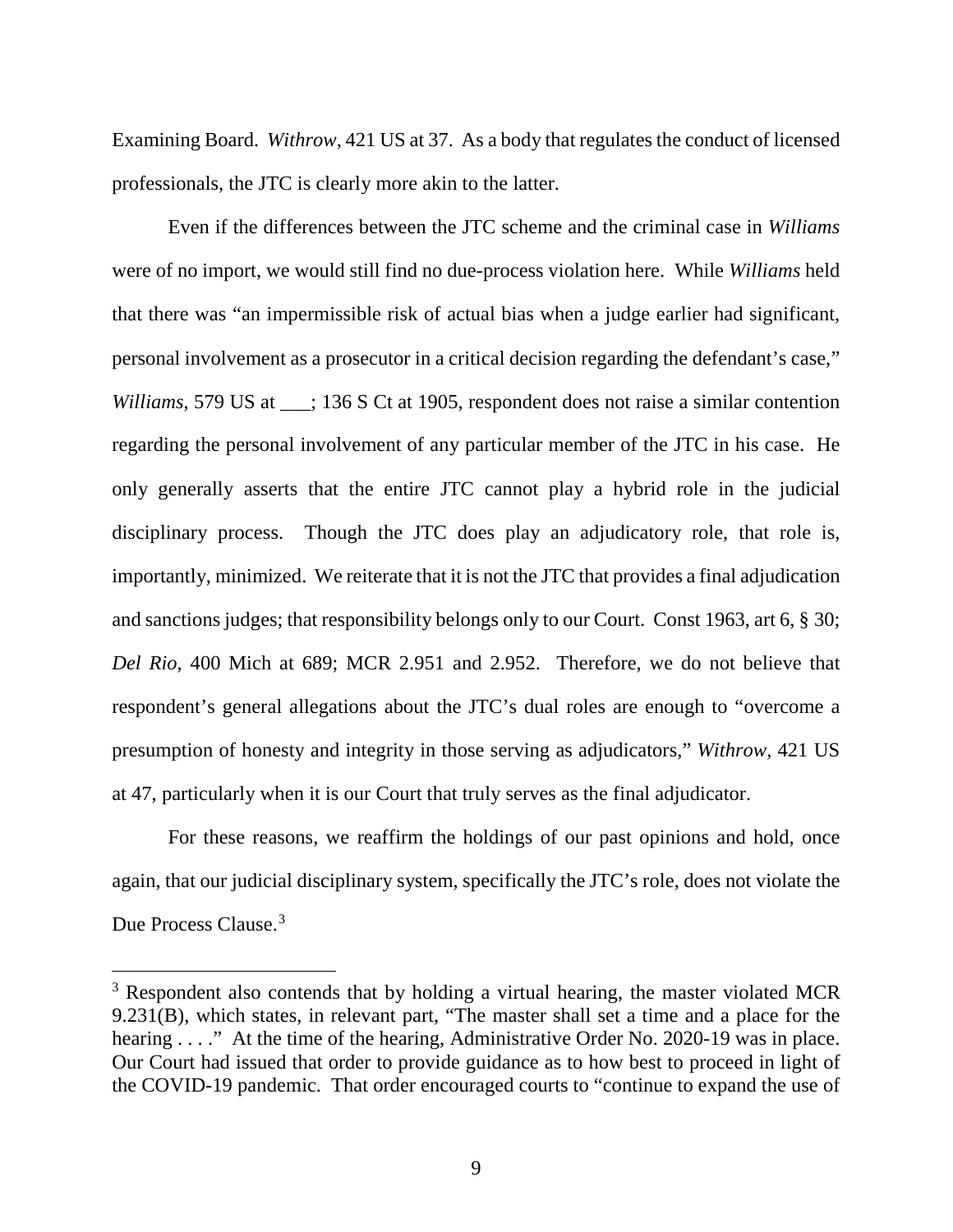#### D. PROPORTIONALITY OF RECOMMENDED SANCTION

The JTC recommends that this Court suspend respondent for 12 months without pay. Though this Court does give "considerable deference" to the JTC's recommendations regarding sanctions, that deference "is a function of the JTC adequately articulating the bases for its findings and demonstrating that there is a reasonable relationship between such findings and the recommended discipline." *Brown*, 461 Mich at 1292. Our Court aims to "respond[] to equivalent cases in an equivalent manner and to unequivalent cases in a proportionate manner." *Id*.

To that end, in *Brown* we set forth seven factors that guide sanction decisions in Michigan:

[E]verything else being equal:

 $\overline{a}$ 

(1) misconduct that is part of a pattern or practice is more serious than an isolated instance of misconduct;

(2) misconduct on the bench is usually more serious than the same misconduct off the bench;

(3) misconduct that is prejudicial to the actual administration of justice is more serious than misconduct that is prejudicial only to the appearance of propriety;

(4) misconduct that does not implicate the actual administration of justice, or its appearance of impropriety, is less serious than misconduct that does;

remote participation technology (video or telephone) as much as possible to reduce any backlog and to dispose of new cases efficiently and safely." AO 2020-19, 505 Mich xcviii, xcix (2020). Even assuming, without deciding, that the court rule was violated, we are not convinced that such a violation would entitle respondent to a new hearing held in person, particularly when respondent largely admitted to the allegations against him and was able to thoroughly examine and cross-examine witnesses during the hearing. MCR 9.211(D) ("An investigation or proceeding under this subchapter may not be held invalid by reason of a nonprejudicial irregularity or for an error not resulting in a miscarriage of justice.").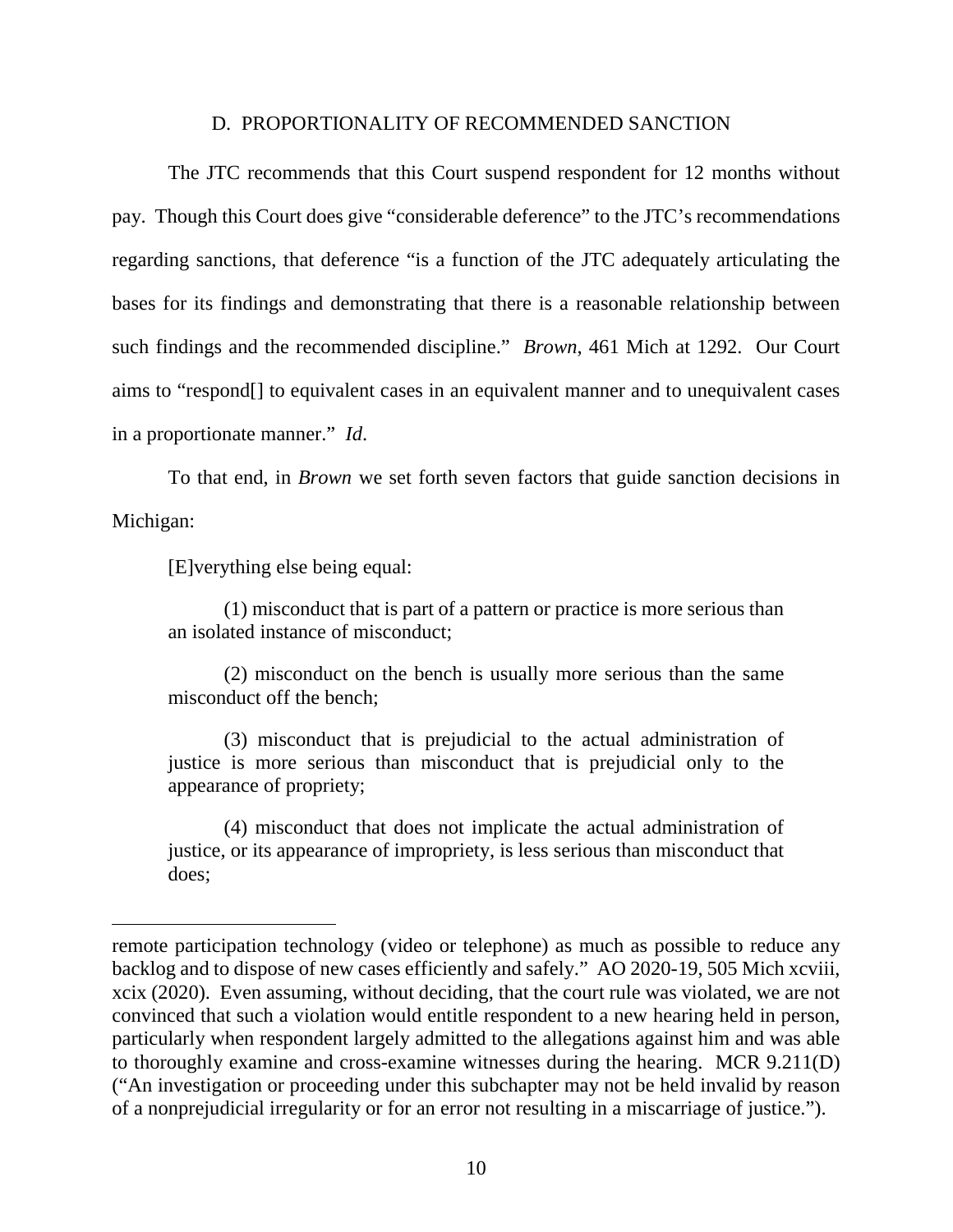(5) misconduct that occurs spontaneously is less serious than misconduct that is premeditated or deliberated;

(6) misconduct that undermines the ability of the justice system to discover the truth of what occurred in a legal controversy, or to reach the most just result in such a case, is more serious than misconduct that merely delays such discovery;

(7) misconduct that involves the unequal application of justice on the basis of such considerations as race, color, ethnic background, gender, or religion are more serious than breaches of justice that do not disparage the integrity of the system on the basis of a class of citizenship. [*Id*. at 1292- 1293.]

The JTC reasoned that all the factors except for the third and sixth weighed in favor

of a more severe sanction.<sup>[4](#page-14-0)</sup> We generally agree with that analysis. However, we also

believe that the seventh factor—whether the misconduct involves the unequal application

Respondent contends that the JTC should not have considered uncharged conduct. But the JTC is obliged to consider prior discipline when making its recommendation. MCR 9.244(B)(1) ("The commission's report must include a list of all respondent's prior disciplinary actions under MCR 9.223(A)(2)-(5) or MCR 9.224 and must include an acknowledgement that the commission has included its consideration of any prior discipline in the commission's recommended action."). And we have upheld the consideration of evidence that a respondent judge had received admonitions and censures. See, e.g., *In re Moore*, 464 Mich 98, 117 & n 16; 626 NW2d 374 (2001).

Respondent cites *In re Simpson*, 500 Mich 533; 902 NW2d 383 (2017), to argue otherwise, but *Simpson* involved uncharged misconduct that never formed the basis for any disciplinary action. Thus, to the extent the JTC in this case considered other formal discipline, the JTC acted appropriately. We need not determine whether the JTC erred by considering other uncharged misconduct that did not form the basis for official discipline because even if such conduct is excluded, we would conclude that a six-month suspension is appropriate.

<span id="page-14-0"></span><sup>&</sup>lt;sup>4</sup> As to the first factor, the JTC reasoned that there was a pattern or practice of misconduct because, in 2004, the State Court Administrative Office had sent respondent a letter warning him not to have personal conversations with coworkers and to refrain from hugging them. That conduct resulted in an admonishment from the JTC in 2005. There was also evidence that respondent made inappropriate remarks to female prosecutors in 2018 and 2019.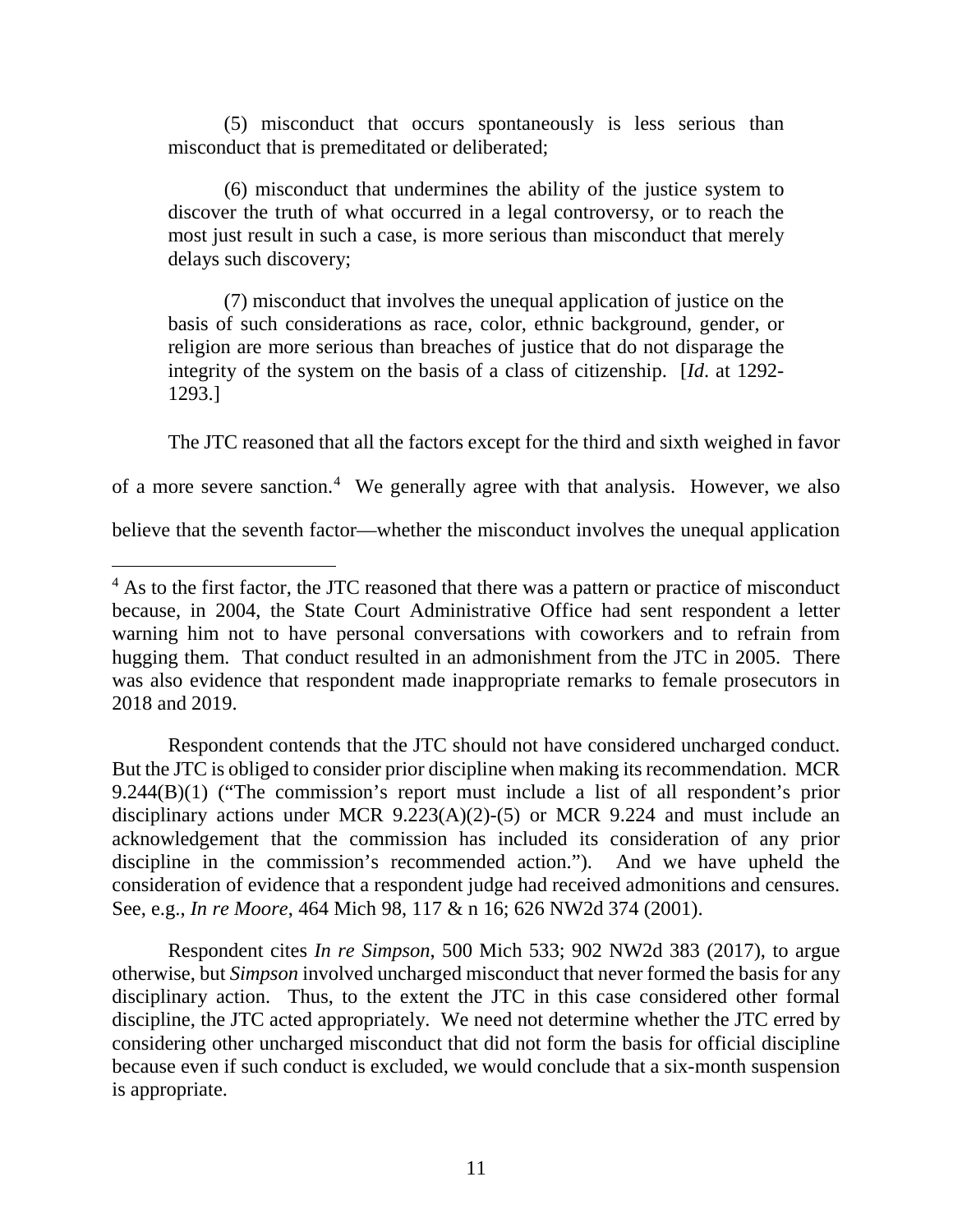of justice—does not weigh in favor of a more severe sanction. We do not disagree with the JTC that respondent treated the prosecutors differently because of their gender. However, just as the JTC reasoned that respondent's conduct was not prejudicial to the actual administration of justice under the third factor, because respondent's comments did not implicate the unequal application of justice to the defendant in the case being tried, we do not believe the seventh factor supports a more severe sanction. Nevertheless, outside of that disagreement, we agree with the JTC's assessment of the other *Brown* factors, as well as its reasoning that additional factors (namely, respondent's conduct in response to the disciplinary proceedings, the effect of his conduct on the public's respect for the judiciary, and his years of experience) support a more severe sanction.

Despite our general agreement with the JTC's assessment of the *Brown* factors, we believe that rather than the JTC's recommendation of a 12-month suspension, a 6-month suspension is appropriate given the severity of respondent's conduct relative to that in other judicial discipline cases.<sup>[5](#page-15-0)</sup> For comparison, in *In re Iddings*, 500 Mich 1026; 897 NW2d 169 (2017), the respondent sexually harassed his secretary for approximately three years.

<span id="page-15-0"></span> <sup>5</sup> Though the partial dissent characterizes this Court's imposition of a 6-month rather than 12-month suspension as "reduc[ing]" the sanction imposed, *post* at 4, we are not reducing any sanction. The JTC only recommends a sanction, which our Court may accept or reject; but the JTC did not previously impose a suspension of any length. Moreover, while we would impose a 12-month suspension if we believed that to be proportionate to respondent's misconduct, we take issue with the partial dissent's advocating a 12-month suspension as, effectively, a removal from office. See *post* at 1 (saying that a one-year suspension would "effectively remove[] respondent from the bench for the balance of his judicial career"); *post* at 4 ("The Court's sanction should permanently put to an end respondent's judicial career."). If removal from office were an appropriate sanction that the Court wished to impose, we should clearly impose that sanction rather than trying to accomplish the same aim by way of a purported temporary suspension.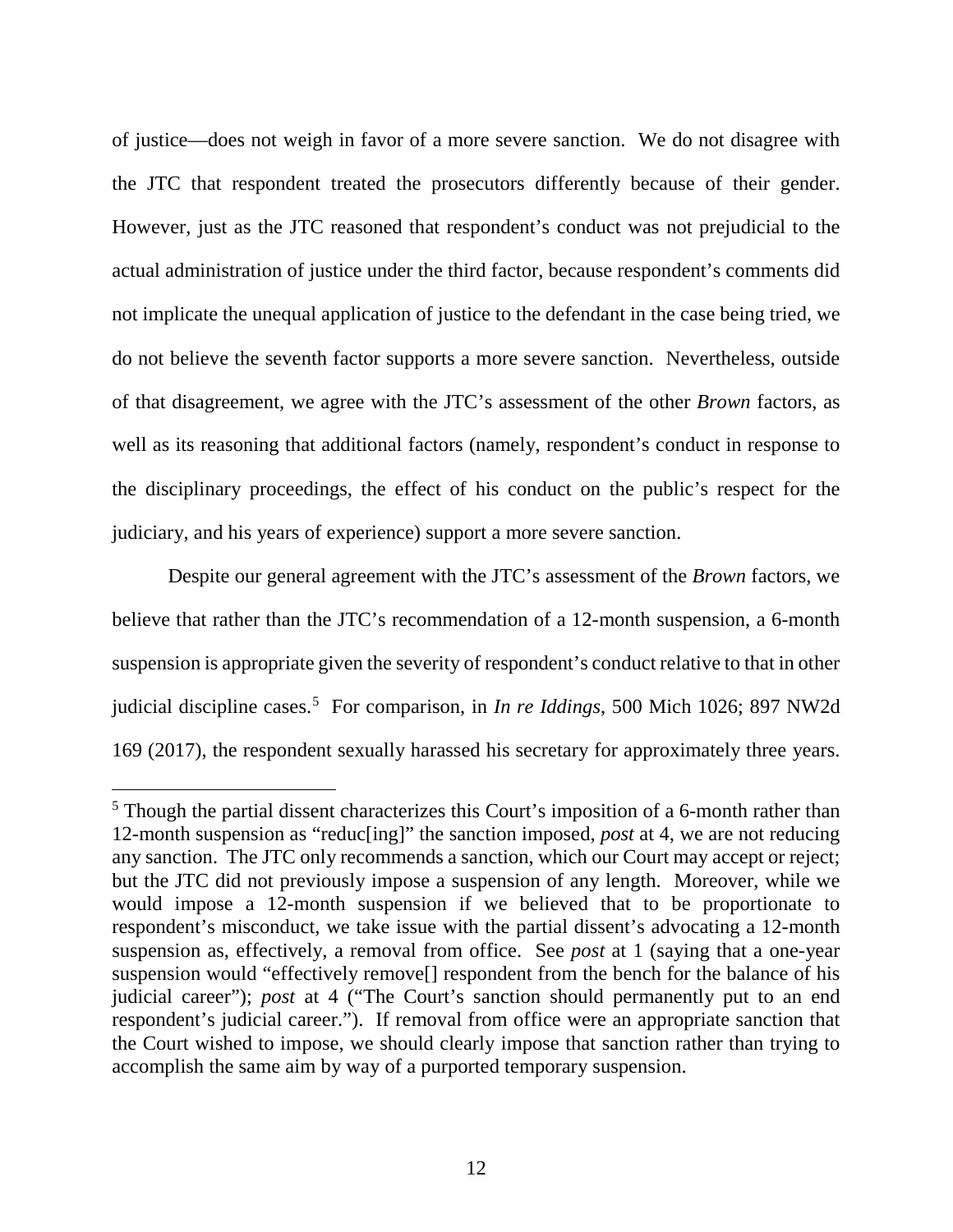*Id.* at 1027. He was censured and suspended for six months, and the JTC also imposed disciplinary provisions consisting of mandatory counseling. *Id*. at 1030. While respondent's behavior is certainly unacceptable, we do not believe his inappropriate comments over the course of one trial merit twice the suspension imposed for years of sexual harassment.<sup>[6](#page-16-0)</sup> Indeed, respondent's conduct would generally merit a considerably lesser sanction if considered alone; however, this is not the first disciplinary proceeding in which respondent has been the subject. See *In re Morrow*, 496 Mich 291, 308; 854 NW2d 89 (2014) (imposing a 60-day suspension on respondent for various misconduct in relation to several cases). Additionally, the respondent in *Iddings* had self-reported to the JTC (albeit after an Equal Employment Opportunity Commission investigation), was remorseful, and cooperated with the investigation. *Iddings*, 500 Mich at 1029. Those factors are not present in the instant case. Respondent did not self-report to the JTC, he has not acknowledged the highly inappropriate nature of his conduct, and he has not expressed remorse. Taking into account the severity of the behavior at issue as well as these other factors, we believe that public censure and a six-month suspension is an appropriate sanction.<sup>[7](#page-16-1)</sup>

<span id="page-16-0"></span> <sup>6</sup> Whereas the partial dissent fails to contend with *Iddings*, we believe it is important to compare the gravity of the specific misconduct in the instant case with that in past cases. *Iddings* involved misconduct similar to that at issue here, and accordingly it should be a guidepost in our sanction determination.

<span id="page-16-1"></span><sup>&</sup>lt;sup>7</sup> We are unpersuaded by respondent's argument that his misconduct is not so bad as that in *In re Gorcyca*, 500 Mich 588; 902 NW2d 828 (2017), in which we ordered only public censure. *Id*. at 631. The respondent in that case had an excellent past record, and though she made comments to children involved in a divorce proceeding that were inappropriate, that she lost her temper was somewhat understandable given the lengthy and contentious nature of that proceeding and the lack of cooperation among the participants. *Id*. at 595-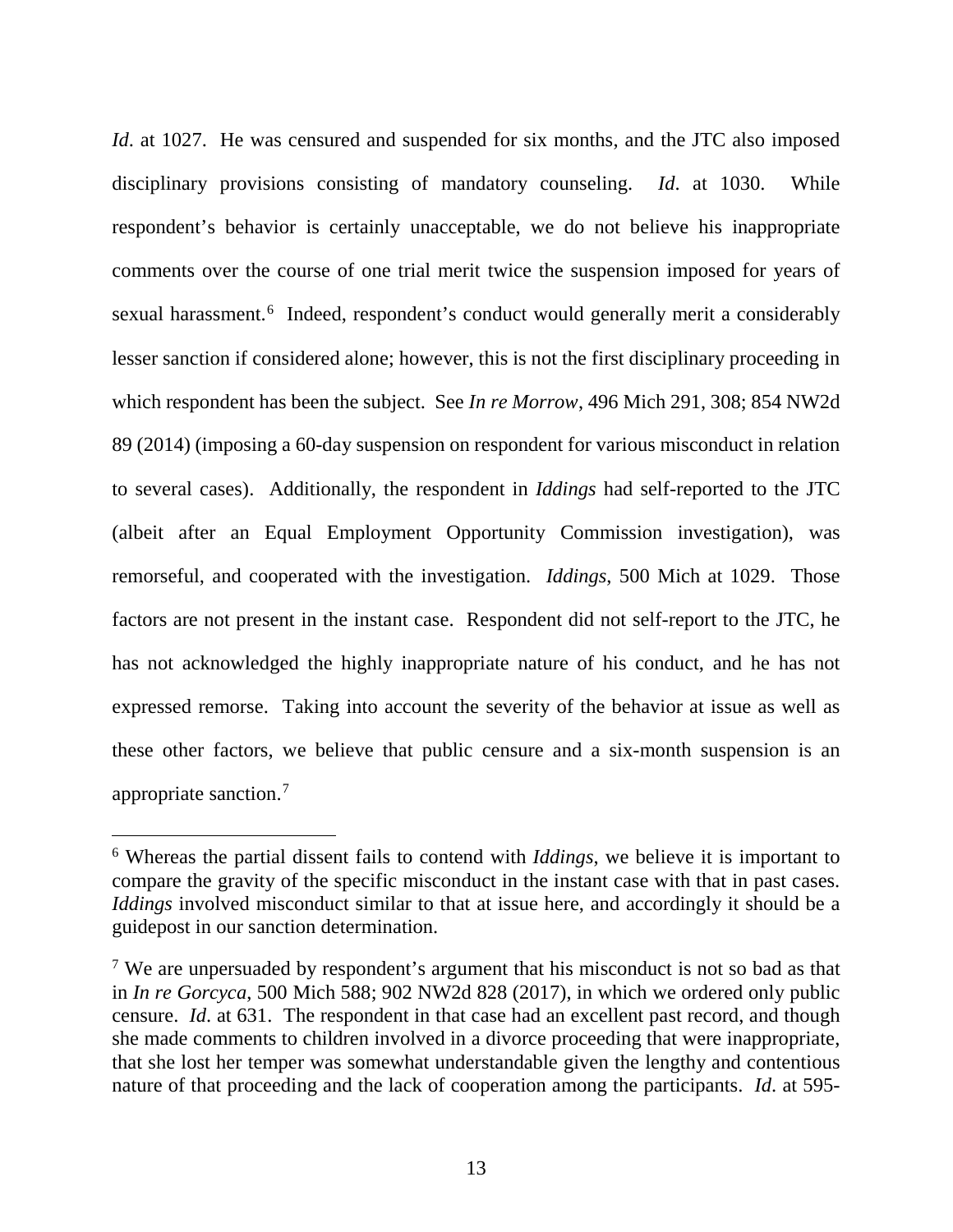#### III. CONCLUSION

For these reasons, we agree with the JTC that respondent committed misconduct in office and that public censure and suspension are appropriate. However, we believe a 6 month rather than a 12-month suspension is proportionate. Therefore, we modify the JTC's recommendation and order that the Honorable Bruce U. Morrow, Judge of the 3rd Circuit Court, be suspended without pay for six months, effective 21 days from the issuance of this opinion.

> Bridget M. McCormack David F. Viviano Richard H. Bernstein Elizabeth T. Clement Megan K. Cavanagh Elizabeth M. Welch

 $\overline{a}$ 

<sup>596, 598</sup> (recounting that there were 100 pleadings and 40 hearings held in the case and that the children had refused to participate in parenting time with their father). Those factors are not present in the instant case. Rather, we believe respondent's comments and past record merit a greater sanction.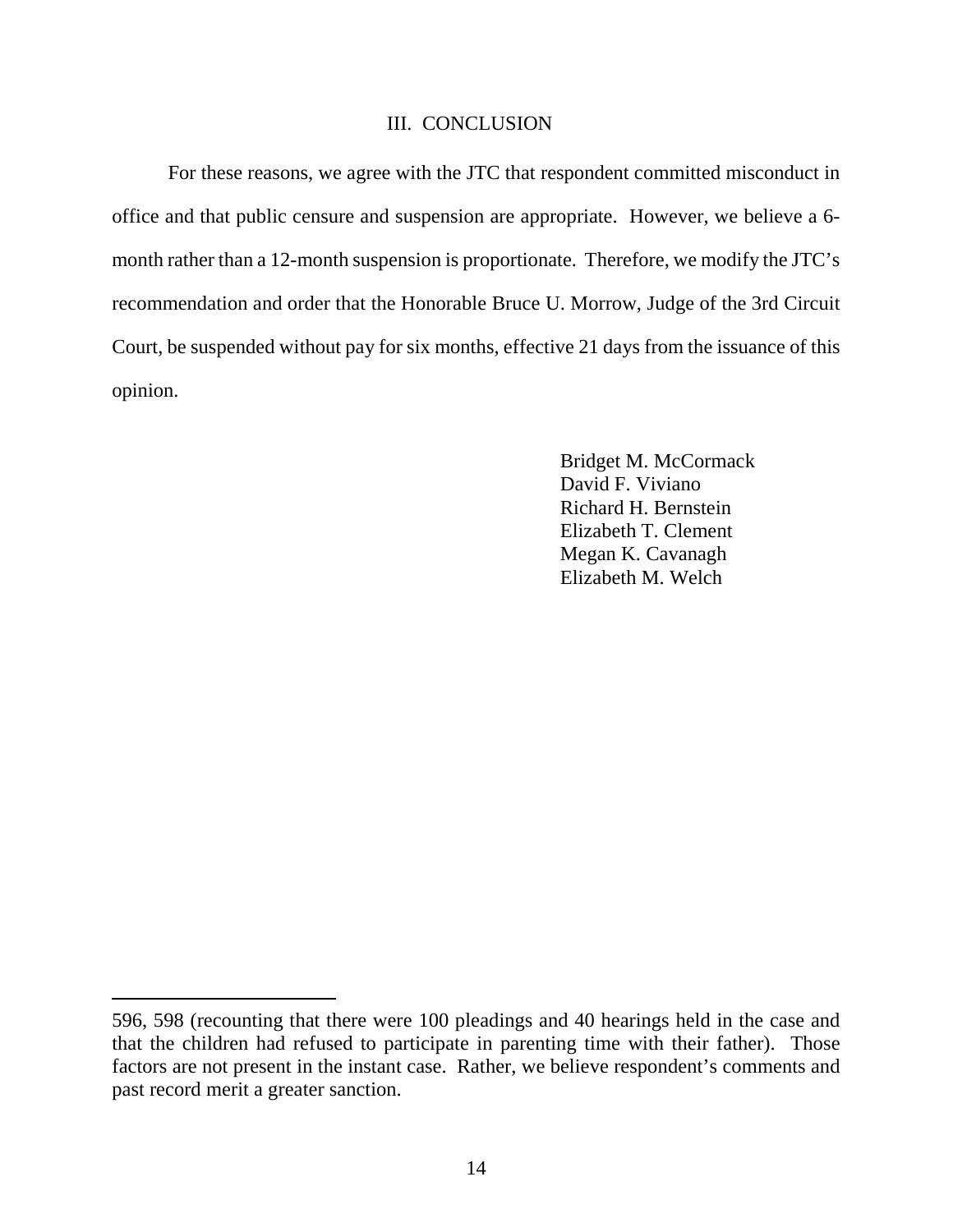# STATE OF MICHIGAN

#### SUPREME COURT

*In re* BRUCE U. MORROW, Judge 3rd Circuit Court.

No. 161839

VIVIANO, J. (*concurring*).

I concur in full with the majority opinion, including its findings of misconduct and the sanction it imposes on respondent. I write separately to explain why I believe it was error for the master to conduct respondent's proceeding remotely rather than in person, even though this error does not render the proceedings below invalid.

#### I. FACTS AND PROCEDURAL HISTORY

After the Judicial Tenure Commission (JTC) filed its formal complaint, we appointed retired Judge Betty R. Widgeon as master. On September 28, 2020, the master issued a scheduling order that stated, in relevant part:

1. The hearing will be held virtually, via the ZOOM and live-streamed on YouTube.

2. The following dates are scheduled for the hearing: **November 13, 23, 24, 2020, and December 7, and 15, 2020.** Counsel will confer to agree to a daily starting time between 9:00 and 9:30 am and a daily ending time between 4:30 and 5:00 pm with a daily lunch break.

Respondent filed a motion to hold the hearing in person, arguing that MCR 9.231(B) required the master to set a physical location for his hearing. He also argued that the master should protect his confrontation rights because the record in the JTC matter could be admitted in a future attorney-discipline proceeding against him. The master denied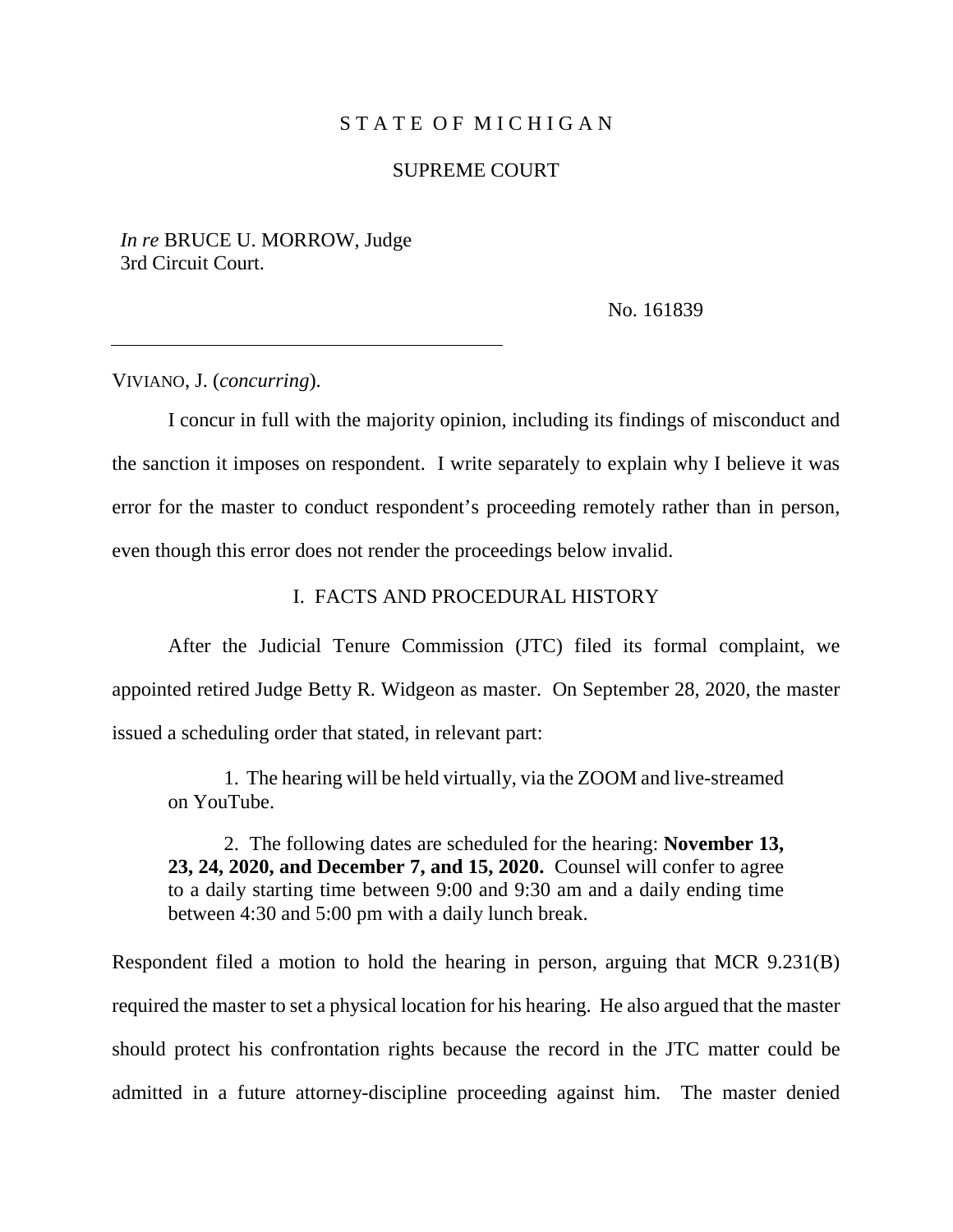respondent's motion in an order issued October 21, 2020. The master did not construe MCR 9.231(B) as requiring an in-person hearing. The master was also unpersuaded that the possibility of future attorney-discipline proceedings, in which the record from the JTC proceedings might be admitted, required her to hold an in-person hearing. Respondent filed a complaint for superintending control, requesting that the Court direct the master to set a time and place for an in-person hearing. This Court denied relief. *Morrow v Judicial Tenure Comm*, 506 Mich 954 (2020). After this Court denied respondent's request for superintending control, proceedings continued below, and hearings were held virtually in November and December 2020, as scheduled.

In his objections to the master's report, respondent maintained his argument that the virtual hearings the master held did not comply with MCR 9.231(B). The JTC concluded in its decision and recommendation that the master had the discretion to choose whether to hold the hearing by remote video and that the master properly exercised her discretion to proceed via remote hearing in this case. Respondent challenged that conclusion in his petition to reject or modify the JTC's recommendation. Respondent contends that the remote proceedings before the JTC are invalid because the court rules, specifically MCR 9.231(B), required the master to designate a physical place for his hearing. He also argues that he was harmed by the lack of an in-person hearing.

#### II. ANALYSIS

# A. PROPER INTERPRETATION OF MCR 9.231(B)

When we interpret a provision of the court rules, the same principles that govern the interpretation of statutes apply. *People v Comer*, 500 Mich 278, 287; 901 NW2d 553 (2017). Thus, we begin with the court rule's plain language, examining the court rule as a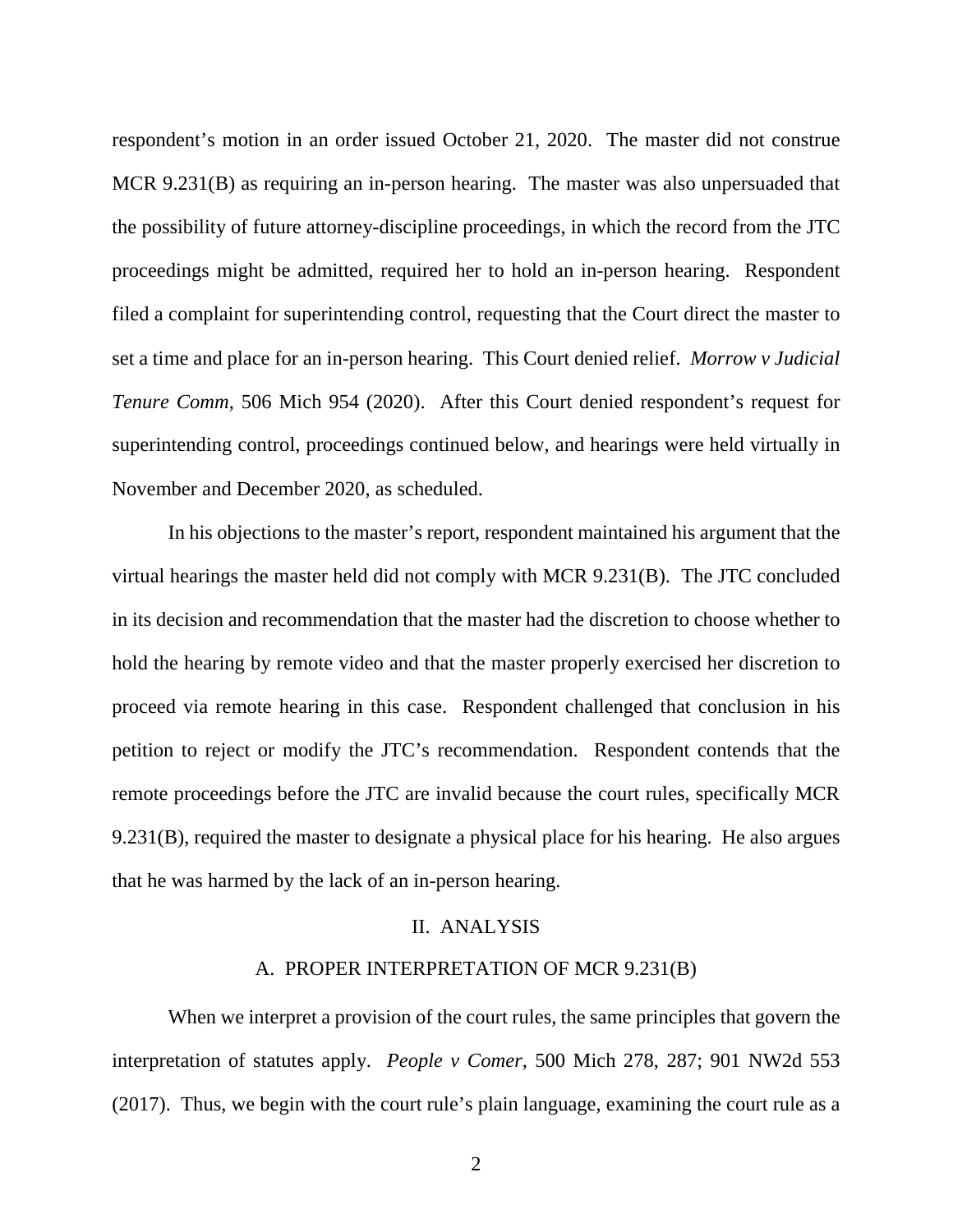whole and reading individual words and phrases in the context of the entire scheme of the relevant court rules. *Id*. When the court rule's language is unambiguous, we must enforce it as written. *Id*. If a word is undefined, it is proper to consult a dictionary to aid in the proper interpretation of the court rule. *People v Duncan*, 494 Mich 713, 723; 835 NW2d 399 (2013). Finally, MCR 9.200 provides the following instructions for how the court rules governing the JTC are to be interpreted:

An independent and honorable judiciary being indispensable to justice in our society, subchapter 9.200 shall be construed to preserve the integrity of the judicial system, to enhance public confidence in that system, and to protect the public, the courts, and the rights of the judges who are governed by these rules in the most expeditious manner that is practicable and fair.

At issue is MCR 9.231(B), which establishes a number of duties assigned to the master, one of which is that "[t]he master shall set a time and a place for the hearing and shall notify the respondent and the examiner at least 28 days in advance." The word "place," respondent contends, refers to a physical location.

Our court rules do not define the word "place," and this Court has never interpreted the word as it is used in MCR 9.231(B). Although MCR 9.231 was adopted in 2019 as part of a broader update and modernization of the court rules governing judicial disciplinary proceedings, the relevant phrase—"shall set a time and a place for the hearing"—has remained essentially unchanged since GCR 1963, 932 initially established court rules governing the JTC in  $1969$  $1969$ .<sup>1</sup> Based on the context in which it appears, "place"

<span id="page-20-0"></span><sup>&</sup>lt;sup>1</sup> GCR 1963, 932.10(a) stated, in relevant part, "Upon the filing of an answer or upon expiration of the time for its filing, *the commission shall set a time and place of hearing before itself or before a master* and shall give notice of such hearing to the respondent . . . ." 381 Mich xc (1969) (emphasis added). When the Michigan Court Rules were revised in 1985, MCR 9.210(B) required that the master, rather than the JTC, "set a time and place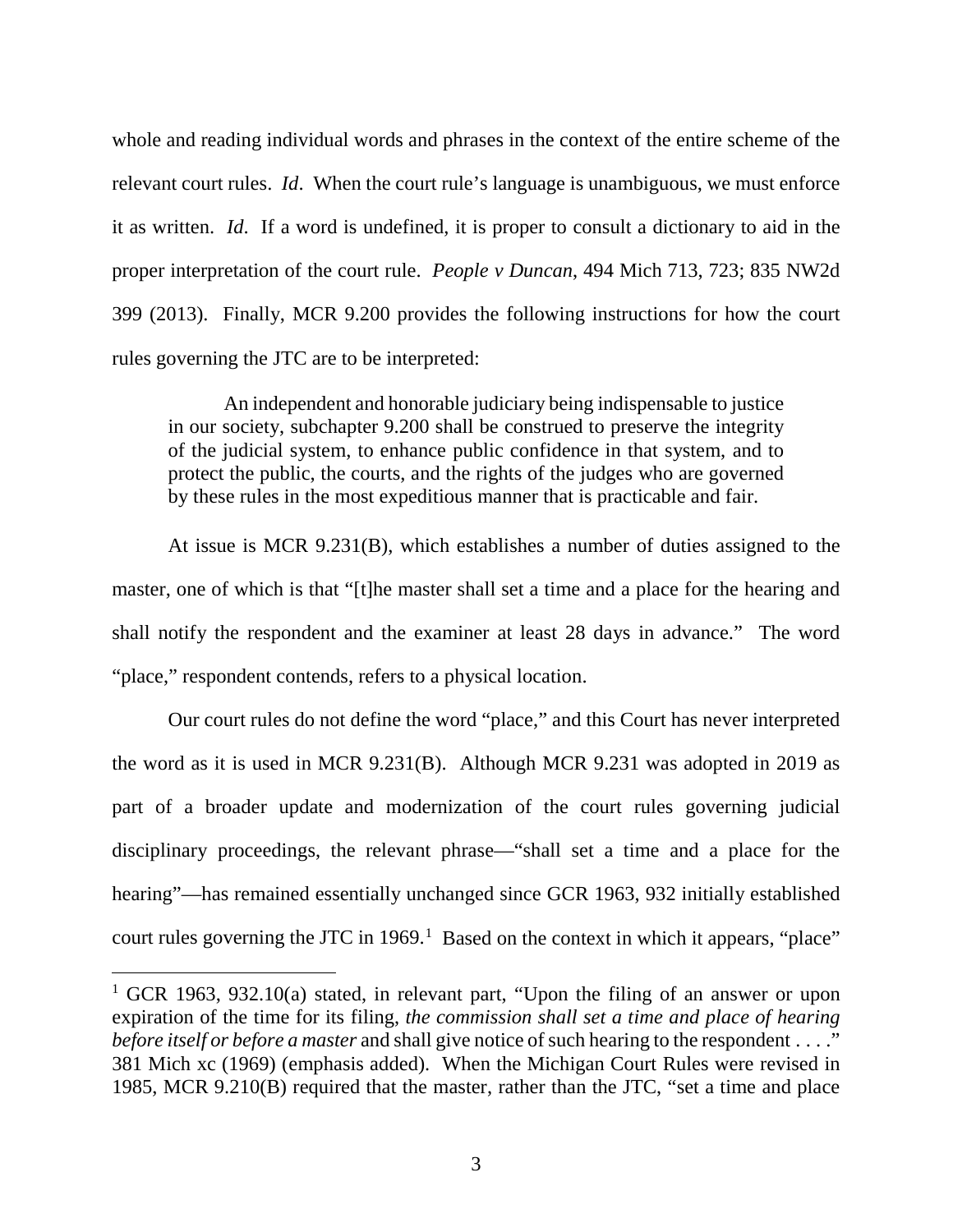is relevantly defined as "a building or locality used for a special purpose  $\langle a \rangle$  of amusement>[.]" *Webster's New Collegiate Dictionary* (1973). [2](#page-21-0) This definition is apt because the rule requires the master to select a location to be used for a particular purpose, i.e., "for the hearing." That the rule is referring to a physical location seems obvious on its face (even more so in light of the history discussed below), but that conclusion is obvious even before we leave the dictionary—I could not locate a single definition of "place" in any dictionary that includes as one of its many meanings (or examples) a virtual meeting space.

 $\overline{a}$ 

for the hearing  $\ldots$ ." This provision was moved to MCR 9.210(B)(2) and changed to "set a time and *a* place for the hearing" in our rewrite of the JTC rules in 2003. 467 Mich clii (2003) (emphasis added). The provision was moved to MCR 9.231(B) in 2019 but otherwise remained the same. 503 Mich cclxi (2019).

<span id="page-21-0"></span><sup>&</sup>lt;sup>2</sup> See also Lexico, *Place* <https://www.lexico.com/en/definition/place> (accessed January 6, 2022) [https://perma.cc/H6FP-N8GC] ("A building or area used for a specified purpose or activity."); Dictionary.com, *Place*, def 17 <https://www.dictionary.com/browse/place> (accessed January 6, 2022) [https://perma.cc/4YB9-WGRD] ("[A] building, space, location, etc., set apart or used for a specific purpose: *A nightclub is a place of entertainment. You are encouraged to dress modestly in places of worship.*"). The JTC believes a different definition of "place" supports its view, one that defines the term as "space in general: *time and place*." Dictionary.com, *Place*, def 2 <https://www.dictionary.com/browse/place> (accessed January 6, 2022) [https://perma.cc/4YB9-WGRD]. But, other than the superficial appeal of having an example with language similar to the term's usage in MCR 9.231(B), that definition has no application here. For one thing, by its use of "a place," the court rule obviously refers to a particular meeting place. This would be true even if I were to agree with the JTC that the meeting place could be virtual—it would make no sense to identify as a "place for the hearing" any "space in general" on the Internet, regardless of its uniform resource locator (URL), Internet protocol (IP) address, or website domain. Either way, this definition is at such a level of generality as to be meaningless here—which is proven by any attempt to plug the definition into the rule (i.e., "[t]he master shall set a time and [space in general] for the hearing").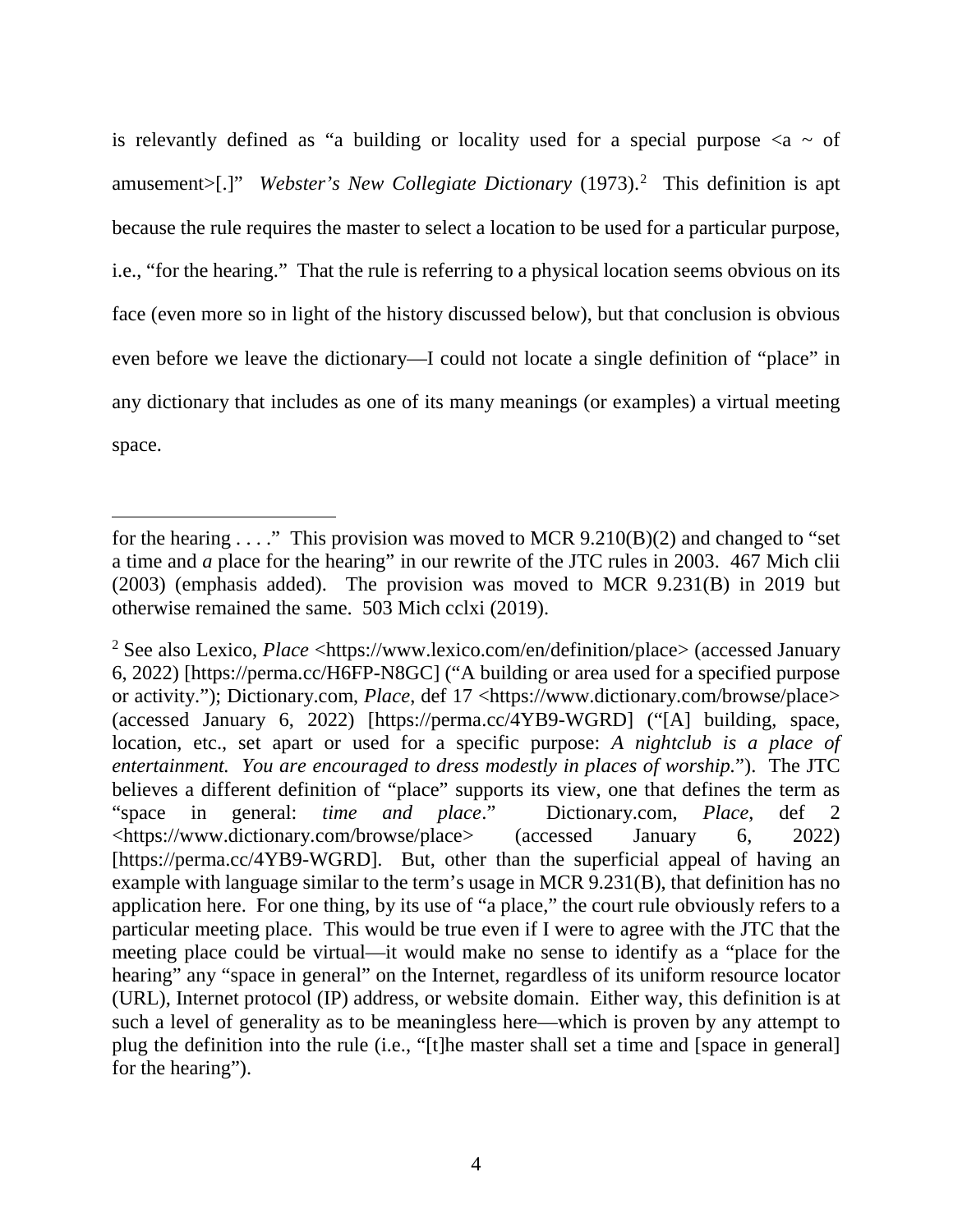The historical context of the rule supports this conclusion. At the time GCR 1963, 932.10 was adopted, the relevant sense of "place" would have been a physical location, since the judiciary in Michigan was not using telecommunications technology for hearings at that time. See DeFoor & Sechen, *Telephone Hearings in Florida*, 38 U Miami L Rev 593, 597-598 (1984) (discussing the history of telephone hearings in courts); Poulin, *Criminal Justice and Videoconferencing Technology: The Remote Defendant*, 78 Tulane L Rev 1089, 1094-1095  $\&$  n 8 (2004) (discussing the history of videoconferencing in courts); Clark, *Symposium: The Use of Video in the Courtroom*, 1975 BYU L Rev 327, 328-329 (1975) (explaining that the federal judiciary did not start experimenting with video technology until 1970). Indeed, in the analogous context of general litigation, courthouses have historically served as important public spaces that convey a sense of community identity, legal authority, legitimacy, and decorum. Resnik & Curtis, *Representing Justice: Invention, Controversy, and Rights in City-States and Democratic Courtrooms* (New Haven: Yale University Press, 2011), pp 1[3](#page-22-0)5-136, 303, 339, 342-344.<sup>3</sup> Some of the same considerations apply in the present context. Like trials and other court processes, the master's hearing is public. MCR 9.233. Additionally, JTC disciplinary actions involve allegations of misconduct by judicial officers and, consequently, are serious matters in this

<span id="page-22-0"></span><sup>&</sup>lt;sup>3</sup> Even those currently advocating for more robust use of technology acknowledge the "everyday impression of a court" as "very much a place," meaning a "physical courtroom." Susskind, *Online Courts and the Future of Justice* (Oxford University Press, 2019), p 57. The author notes that members of the legal profession, "emotionally and psychologically, . . . often find it hard to imagine serious judicial work being carried out anywhere other than in a physical courtroom." *Id*.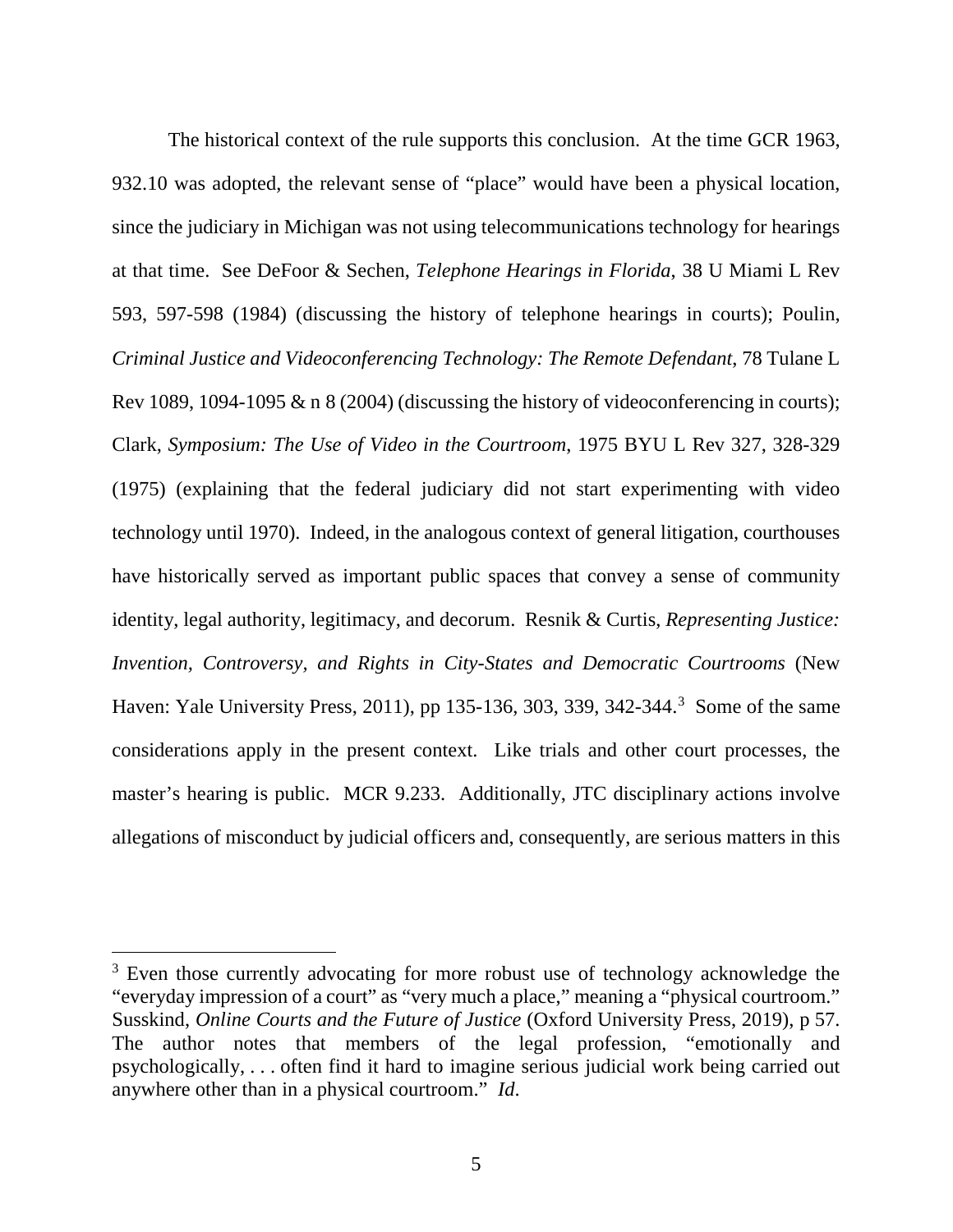state's civic life. Thus, the meaning conveyed by the term "place" at the time of its adoption was that the parties would be directed to go to a physical location for the hearing.

Providing further support for this interpretation (if any is needed) is the fact that, on two occasions, this Court has taken affirmative steps to expressly allow for remote proceedings in the JTC. The first such change occurred when the Court rewrote the JTC court rules in 2019. We added a provision to MCR 9.210 expressly allowing for meetings by telephone or teleconference if no public hearing is scheduled to be held: "Regular meetings at which no public hearing is scheduled may be held in person, by telephone, or by teleconference, provided that the telephone or teleconference method is a secure connection." MCR 9.210(F)(4). Under the canon of *expressio unius est exclusio alterius*, "[t]he expression of one thing implies the exclusion of others . . . ." Scalia & Garner, *Reading Law: The Interpretation of Legal Texts* (St. Paul: Thomson/West, 2012), p 107. The implication from MCR 9.210(F)(4) is that JTC meetings at which a public hearing is scheduled may not be held by telephone or teleconference. Although this court rule is not applicable to the hearing at issue in this case, it shows that we have acknowledged the JTC's general lack of authority to hold remote proceedings by expressly allowing remote proceedings under certain conditions. Yet a public hearing before a master is not among the JTC proceedings that we indicated may be held remotely.

The second change was made in response to the COVID-19 pandemic. The Court amended MCR 9.221(C) to allow a subpoena issued under MCR 9.221 to "require a party or witness to appear by telephone, by two-way interactive video technology, or by other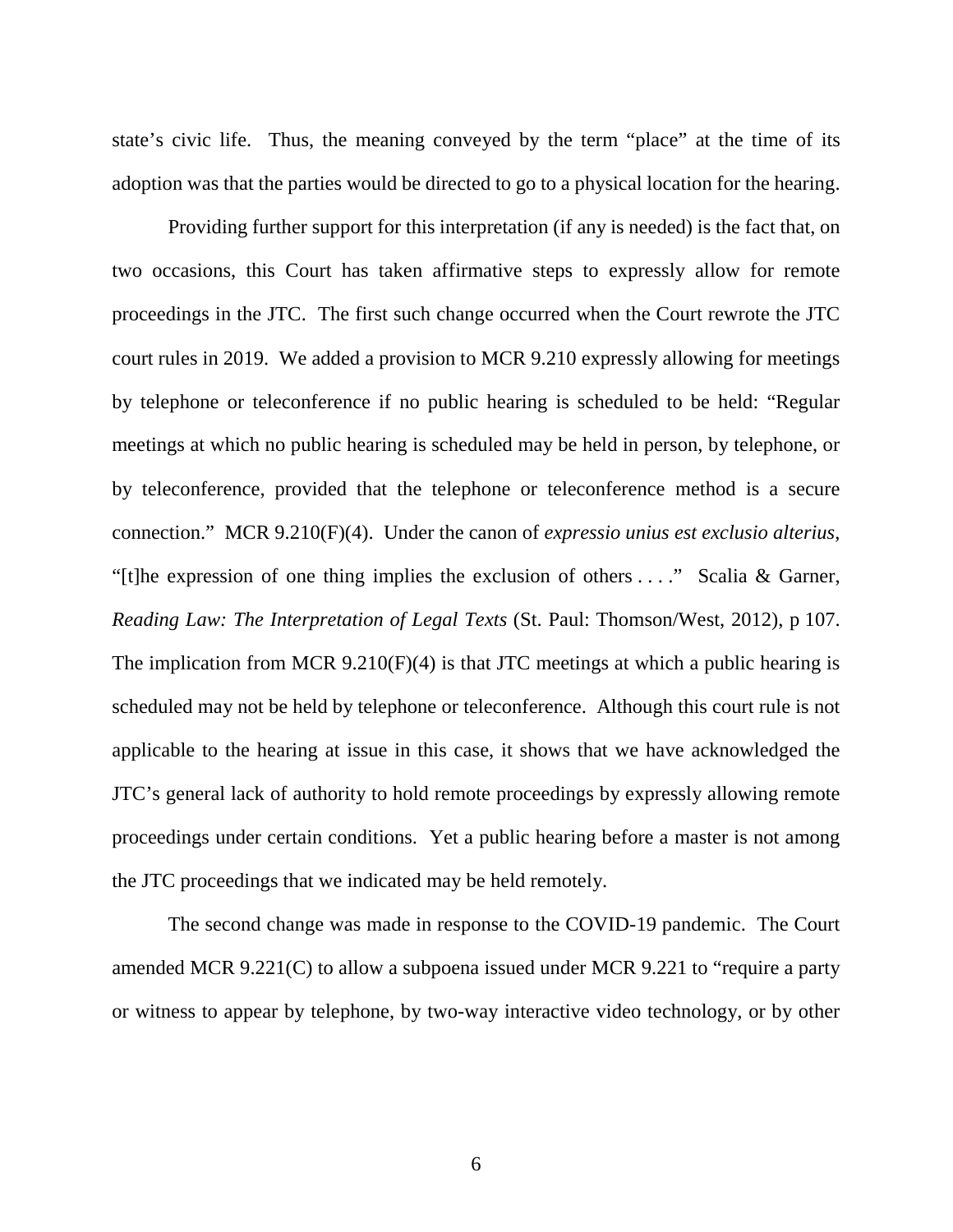remote participation tools." MSC Administrative Order, 507 Mich \_\_ (July 26, 2021).<sup>[4](#page-24-0)</sup> But if remote hearings had been authorized by MCR 9.200 *et seq*. before this amendment, the JTC would have already possessed the authority to require a witness to appear via a remote participation tool.<sup>[5](#page-24-1)</sup>

I would interpret MCR 9.231(B) as requiring the master to set a physical location for respondent's hearing. I believe the master erred by issuing the scheduling order providing for a virtual hearing and by denying respondent's motion to hold his hearing in person.

# B. EFFECT OF NONCOMPLIANCE WITH THE COURT RULES ON THE VALIDITY OF THE PROCEEDINGS

Noncompliance with MCR 9.231(B) does not automatically render the proceedings invalid. MCR 9.211(D), which addresses errors and irregularities in JTC proceedings, states, "An investigation or proceeding under this subchapter may not be held invalid by reason of a nonprejudicial irregularity or for an error not resulting in a miscarriage of justice." MCR 9.211(D) functions similarly to our criminal harmless-error statute, MCL

<span id="page-24-0"></span> <sup>4</sup> These amendments were made after respondent's hearing occurred.

<span id="page-24-1"></span><sup>&</sup>lt;sup>5</sup> The changes to MCR 9.221(C) relate only to subpoenas; no changes were made to MCR 9.231(B) or MCR 9.210(F)(4). Thus, even under the current rules, a master is still required to set a place for a hearing. For similar reasons, the JTC's reliance on Administrative Order No. 2020-19, which this Court issued in response to the COVID-19 pandemic, is misplaced. The only effect that administrative order had on JTC proceedings was to allow a subpoena to require a party or witness to appear remotely. The administrative order required courts to continue using remote participation technology as much as possible, but the JTC is not a court; therefore, the administrative order did not allow the master to appear remotely, nor did it allow the master to require respondent to appear remotely to observe the testimony of other witnesses.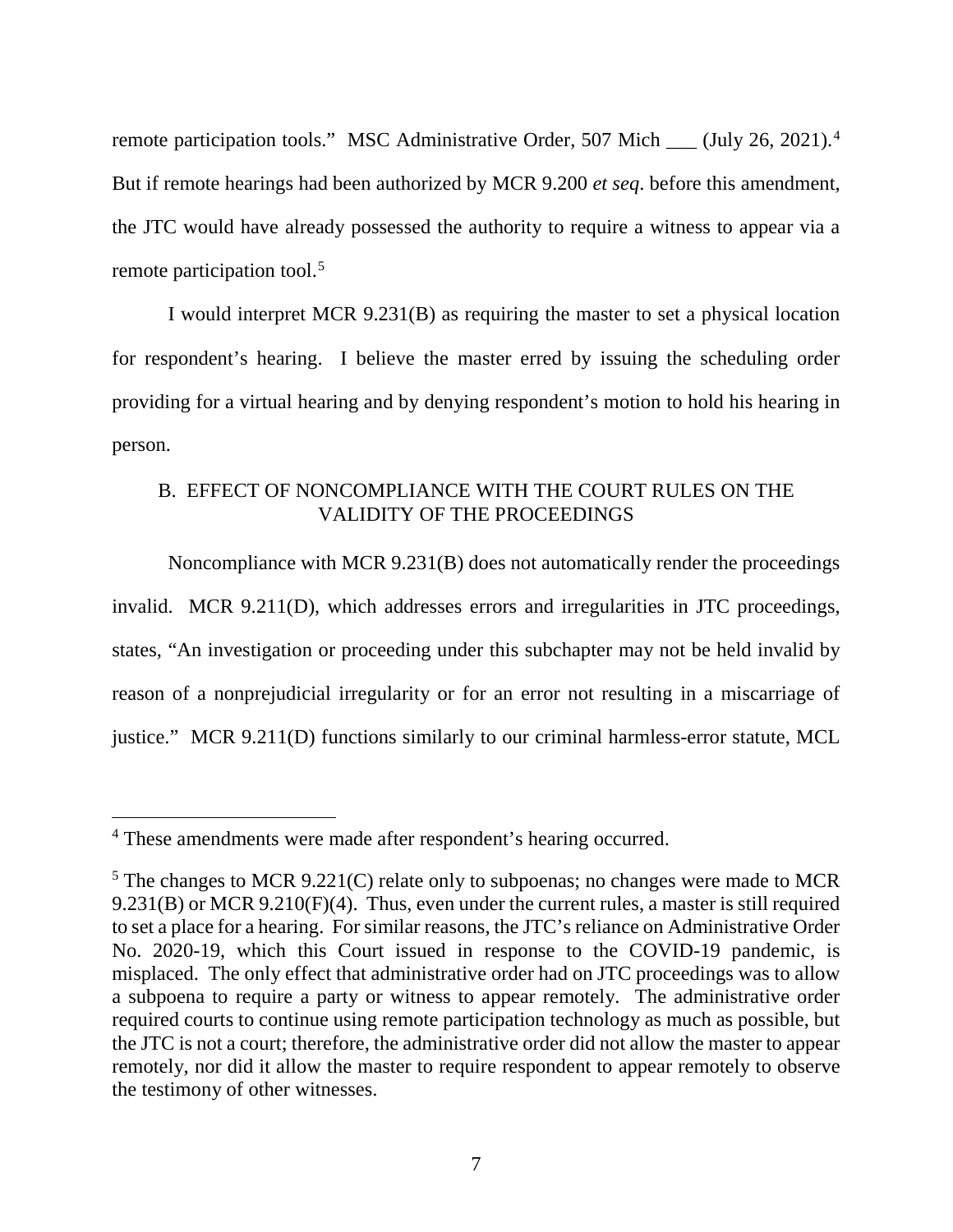769.26, except in the judicial discipline context. See 6 Longhofer, Michigan Court Rules Practice, Text (7th ed), § 9211.3, p 774.

Although the remote nature of the hearing meant that the master, respondent, and respondent's attorneys were unable to observe the body language of witnesses or verify that witnesses were not referring to materials or other individuals in the room for guidance, respondent has not demonstrated any miscarriage of justice that resulted from his hearing being held remotely. He was not deprived of the ability to put on a defense, and he was able to—and in fact did—examine and cross-examine witnesses. See MCR 9.233(A) ("The public hearing must conform as nearly as possible to the rules of procedure and evidence governing the trial of civil actions in the circuit court."). Most significantly, nearly all the pertinent facts in this case were undisputed. Under these circumstances, holding respondent's hearing remotely did not result in a miscarriage of justice.

#### III. CONCLUSION

For these reasons, I would hold that the master violated MCR 9.231(B) by not conducting respondent's hearing in person at a physical location. But because this error did not result in a miscarriage of justice, I would also hold that the proceedings below were valid. MCR 9.211(D). Finally, for the reasons stated in the Court's opinion, I agree with the JTC's conclusion that respondent committed judicial misconduct and that an appropriate sanction is a six-month suspension without pay and a public censure.

#### David F. Viviano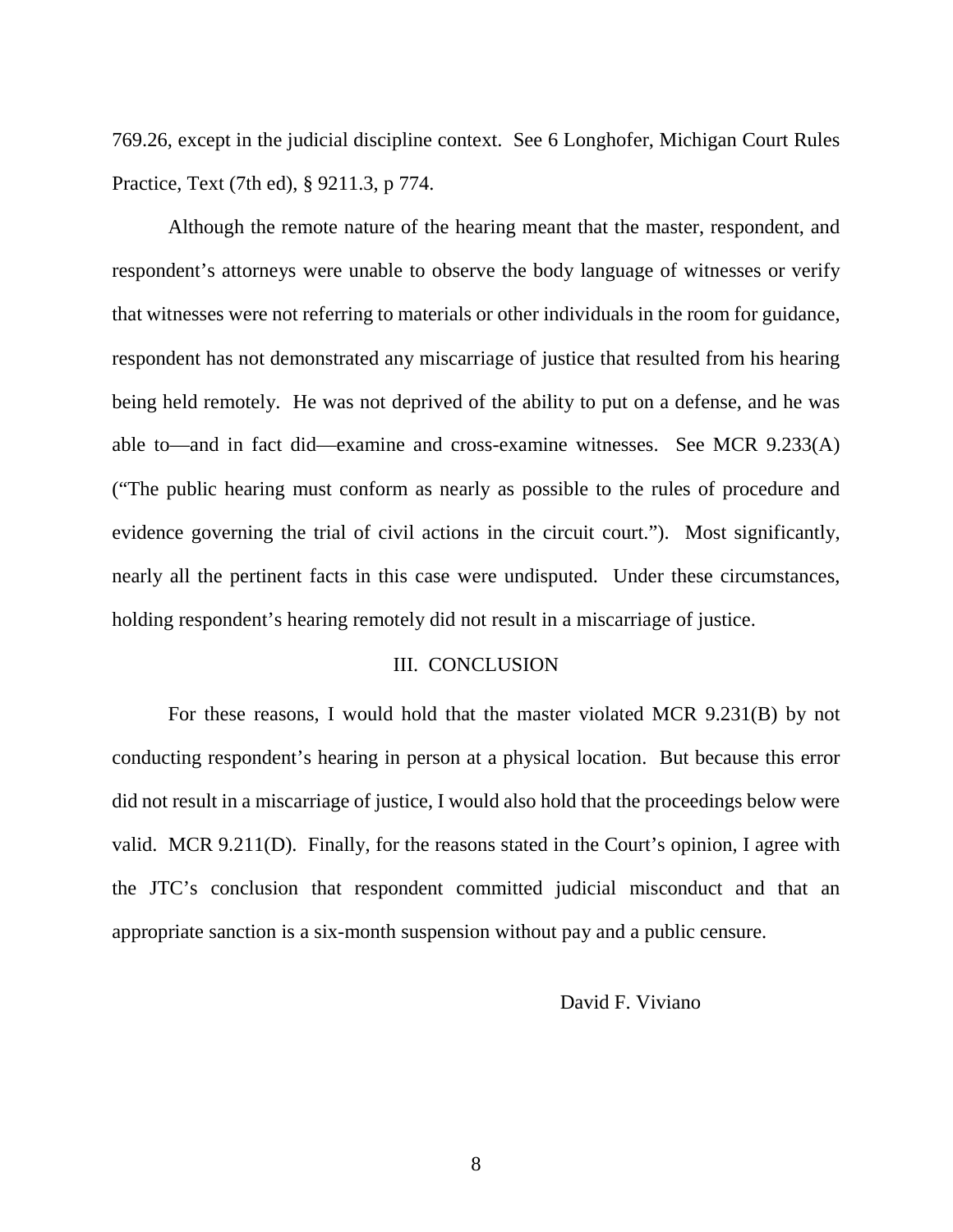# STATE OF MICHIGAN

#### SUPREME COURT

*In re* BRUCE U. MORROW, Judge 3rd Circuit Court.

No. 161839

BERNSTEIN, J. (*concurring*).

I write separately only to indicate my continuing concern about the use of videoconferencing in these situations going forward. The circumstances of this case are unique, as the proceedings took place during a global pandemic; importantly, the proceedings took place before any vaccinations had been developed and made widely available to the general public. Accordingly, I concur with the majority. However, I continue to have many equity and accessibility concerns about videoconferencing. See MSC Administrative Order, 507 Mich \_\_\_, \_\_\_ (July 26, 2021) (VIVIANO and BERNSTEIN, JJ., concurring in part and dissenting in part). Given the efficacy and prevalence of vaccinations against COVID-19, to the extent that in-person proceedings can take place safely in the future, I hope that an individual's preference for in-person proceedings will be honored.

Richard H. Bernstein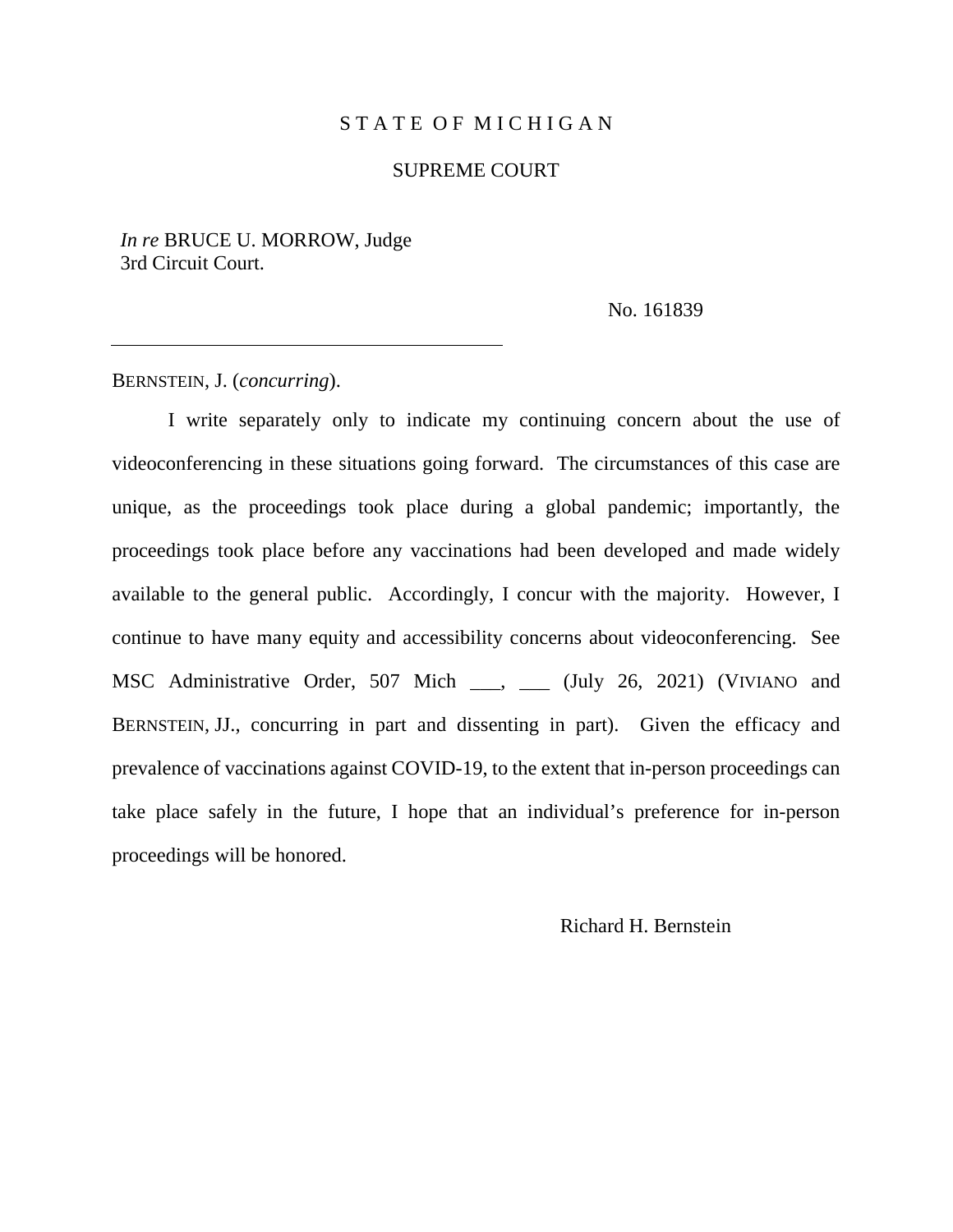#### STATE OF MICHIGAN

#### SUPREME COURT

*In re* BRUCE U. MORROW, Judge 3rd Circuit Court.

No. 161839

### ZAHRA, J. (*concurring in part and dissenting in part*).

I agree with the Court that the Judicial Tenure Commission (JTC) properly concluded that respondent has committed judicial misconduct and that his challenges to the proceedings are without merit. Over the course of a criminal trial, respondent, under the guise of offering trial practice tips to the two young female prosecutors, repeatedly steered several conversations toward irrelevant, highly charged sexual commentaries and analogies that exceeded the bounds of appropriate professional interactions. Like the JTC, I conclude that respondent's behavior was not pedagogical but instead establishes a deliberate pattern of conduct pursued for the purpose of sexually harassing two young female lawyers in his captive audience. The JTC seeks imposition of a one-year suspension, a suspension that effectively removes respondent from the bench for the balance of his judicial career. I would impose the suspension sought by the JTC.

I strongly disagree with my colleagues that a lesser six-month suspension is appropriate. The Court makes clear this is not the first disciplinary proceeding in which respondent's inappropriate courtroom behavior has been the subject of discipline. Respondent is a frequent flyer before the JTC and has failed to demonstrate that he has learned *anything* from his previous encounters. And as his judicial career winds to a close,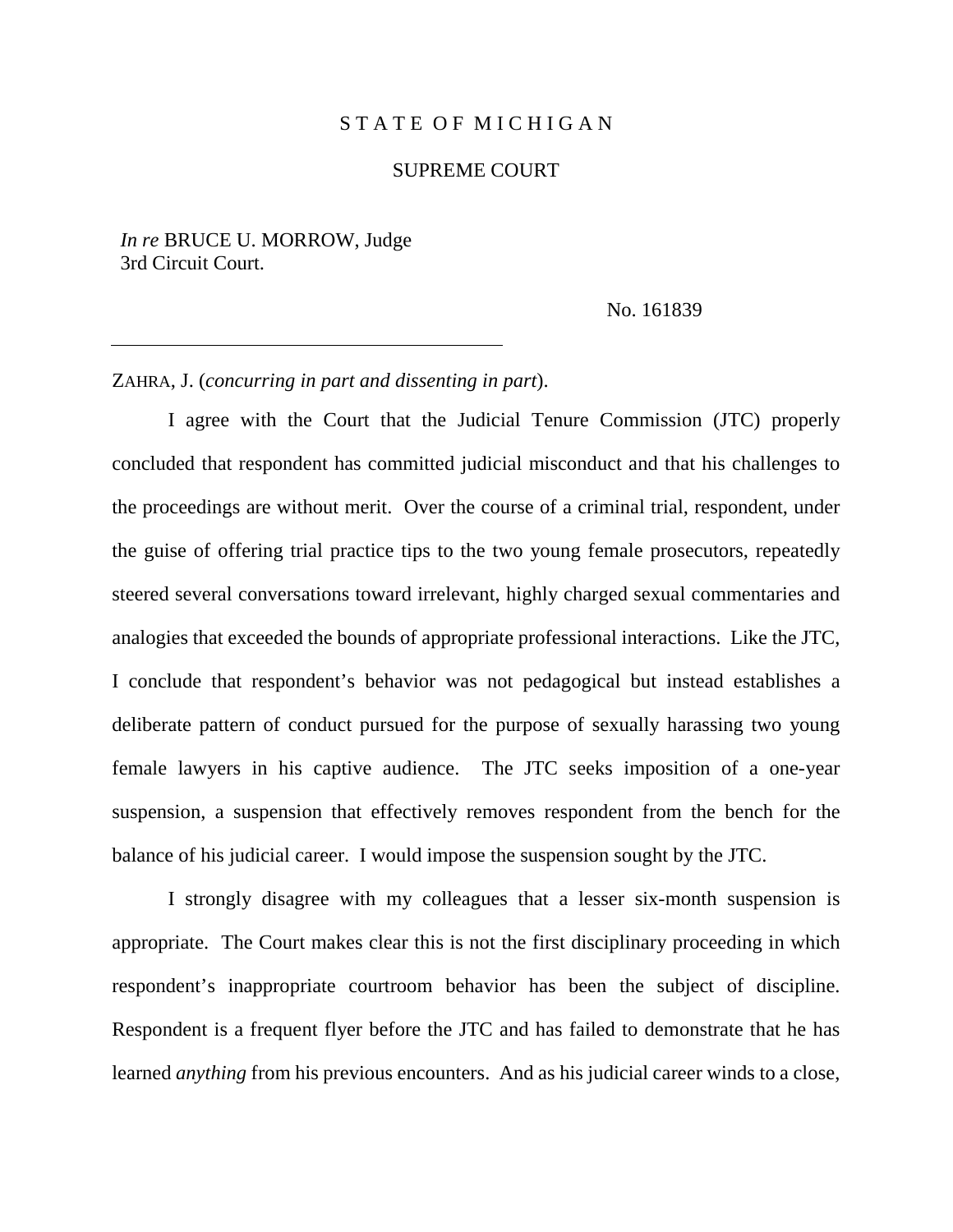respondent appears to be all the more determined to thumb his nose at the criminal justice system he purports to serve, defying with impunity the commands of the law and the Code of Judicial Conduct.<sup>[1](#page-28-0)</sup> As explained in the JTC's decision and recommendation, respondent "had been confronted and educated by both the [State Court Administrative Office (SCAO)] and the [JTC] about misconduct that is similar to conduct he committed in this case."[2](#page-28-1) He has since been suspended for other misconduct involving several instances of

<span id="page-28-0"></span><sup>&</sup>lt;sup>1</sup> The JTC filed a supplemental brief indicating it has completed investigating a separate case that was dismissed with an admonition. MCR 9.244(B)(1) provides: "The list of previous disciplinary actions shall be submitted under seal and will be retained in a nonpublic manner. Disclosure of any prior disciplinary action will occur only if the information is relevant to any recommendation or imposed sanction." The information in the JTC's supplemental brief is, in my view, highly relevant to the imposed sanction because it demonstrates that respondent will continue to deliberately disregard the law and fail to behave as a judge during the balance of his judicial career.

In that matter, respondent refused to issue a deadlocked-jury instruction and instead told the jury that "sometimes beyond a reasonable doubt is actually and can be beyond all doubt." One need not attend law school to know this is not an accurate statement of the law. Respondent appeared determined to direct the jury to an acquittal, as he later charged them that "[s]ometimes beyond a reasonable doubt really, in some instances, depending upon, depends on beyond all doubt." He also instructed the jury, contrary to the law, that "you will hear people say: Oh, it's not beyond all doubt. And that's not true. In some cases, it is." He then refused to correct this clearly erroneous instruction, and a mistrial was later entered because the jury could not reach a verdict. The admonishment correspondence sent to respondent from the JTC explained that "[w]e have elected not to file a public complaint only because in [the instant case] we have already recommended that you be suspended for what will be essentially the balance of your career as a judge, so it is not a good use of our limited resources to pursue another public complaint against you."

<span id="page-28-1"></span><sup>&</sup>lt;sup>2</sup> In 2004, SCAO reprimanded respondent for a variety of misconduct. With respect to his treatment of a female court employee, the SCAO letter stated: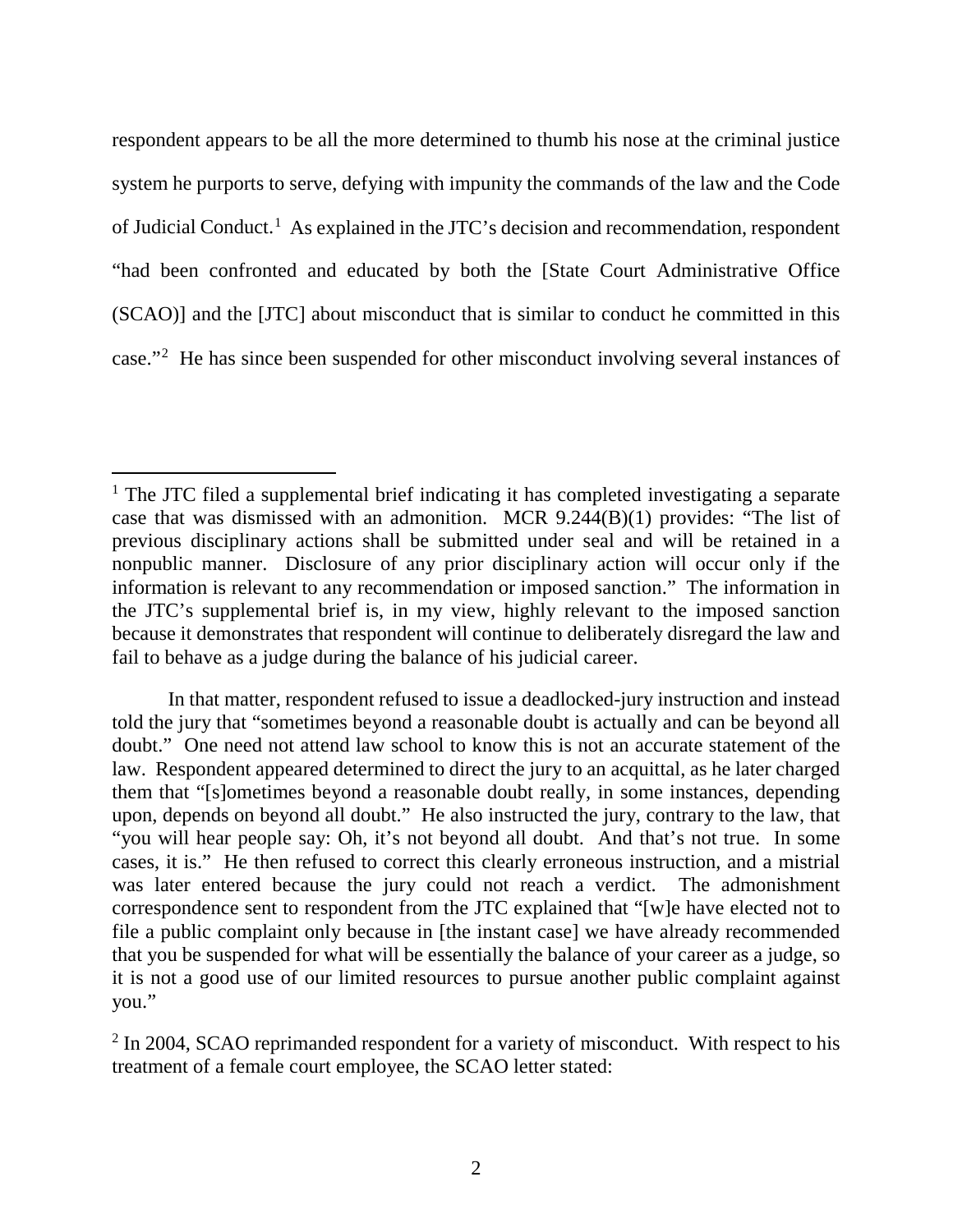his abject failure to behave as a judge. I agree with the JTC that it is clear that "[r]espondent is either incapable of conforming his behavior to the expectations of a judge, or is unwilling to do so."

It is rare for any judge of this state to have been publicly found to have committed judicial misconduct. It is a decidedly rare for a judge to have twice committed misconduct without having resigned or been removed from office.<sup>[3](#page-29-0)</sup> Despite finding himself in these rare circumstances, as the JTC observed, respondent "has not expressed an iota of remorse. Quite the opposite, he has argued that there was nothing wrong with what he said and/or did, and has never retracted that position." He has instead insisted that at least one of the female assistant prosecutors is lying, and at the formal hearing, he repeatedly provided facts and explanations that were discredited by other witnesses and against the great weight

 $\overline{a}$ 

The JTC also mentioned that there is evidence that respondent said inappropriate intimate and sexual things to female prosecutors in 2018 and 2019 that are uncharged acts of misconduct. In 2018, when ruling on a motion to suppress evidence of cell phone records in a drug case—a case that, as the JTC noted, "had nothing to do with sex or sex crimes"—respondent posed a hypothetical question to a female prosecutor to this effect: "Would I have an expectation of privacy if I were to have sex with a man in the stall of a restroom?" In 2019, respondent asked a female prosecutor who wears a hijab what color her armpit hair is, and he shared with her that he shaves his own armpits.

You engaged in inappropriate personal conversation with a personnel staff person asking inappropriate questions and making inappropriate personal comments . . . .

It is inappropriate to discuss matters of a personal nature with staff unless that individual is an acquaintance or friend (in the instance described above, the staff person was new to you) . . . .

<span id="page-29-0"></span><sup>3</sup> See Michigan Judicial Tenure Commission, *Formal Complaints and Disciplined Judicial Officers (Alphabetical)* <http://jtc.courts.mi.gov/formal\_complaints\_and\_disciplined\_judges/ resolved\_formals\_and\_disciplined\_judicial\_officers\_(alphabetical).php> (accessed December 3, 2021) [https://perma.cc/L4VF-UVTL].